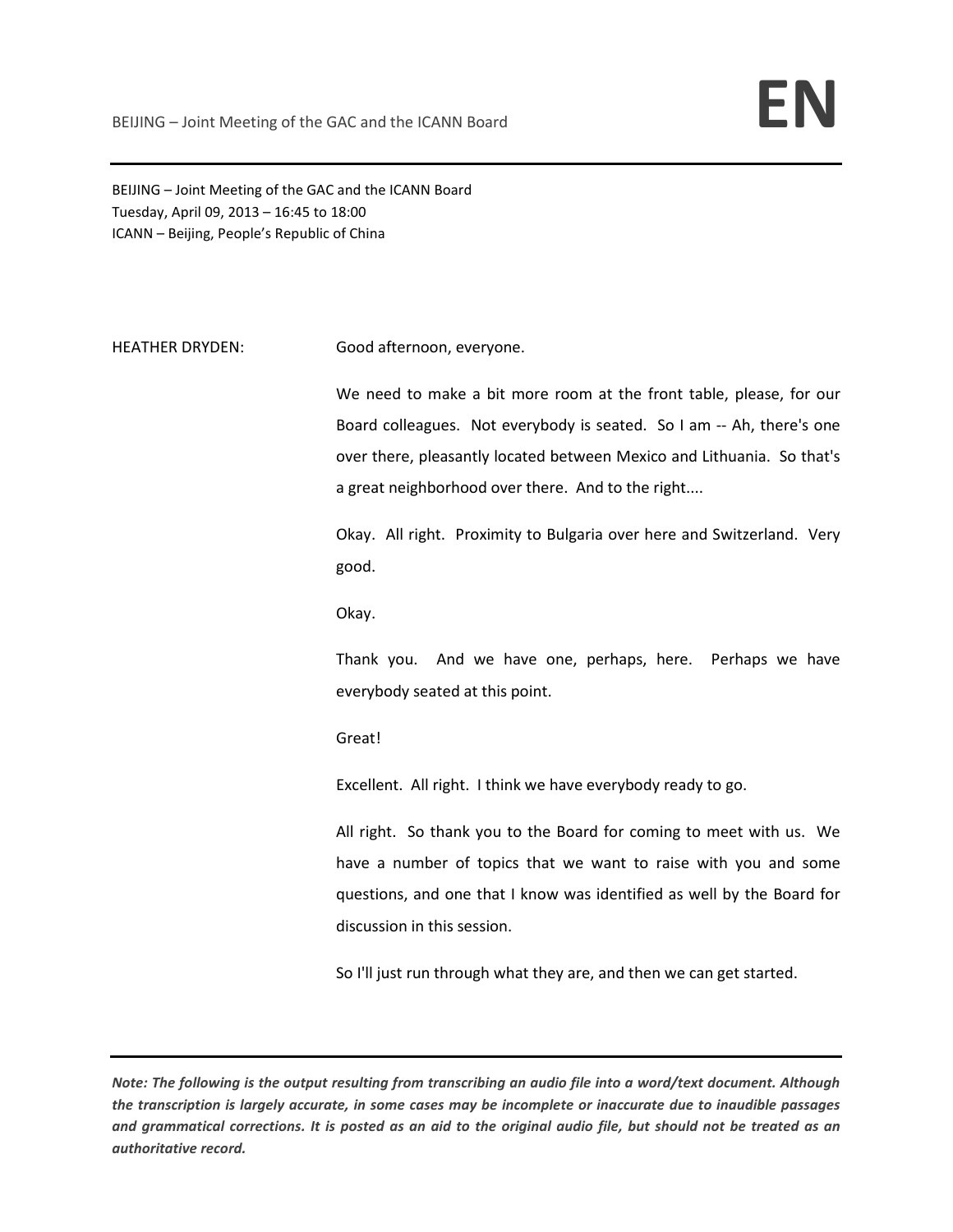I know that we typically run out of time in these sessions, but let's get through what we can.

So the first thing that we would like to raise are some questions or concerns that we have around how exactly the public interest commitment specifications would work, and some of the dispute resolution aspects of that in particular.

And then we have a question about the application for dot IDN in relation to those PIC specs.

Then we would like to discuss IGO protections, and more on gTLDs. We would like to raise this issue of string confusion or string contention with singular and plural top-level domains of essentially the same name, as I say, in the singular and plural form.

As well, we have a question about the process to be followed regarding establishing level of governmental support for a geo name and how that is addressed in the process and how that gets reported on, whether that's meant to be the geographic panel or something else. So we have a specific question in relation to that aspect of the process as well.

We will ask about the April 23rd date and how that relates to the IDNs that have been prioritized and are meant to proceed through the process, so it's really a timeline question, I believe, in relation to that.

Then we would just like to raise the registrar accreditation agreement, and some of the things that we heard earlier from law enforcement this week, and we would like to reinforce some of the advice we have given to the Board previously on that topic. And there may be things that you are able to update us about as far as those negotiations are concerned.

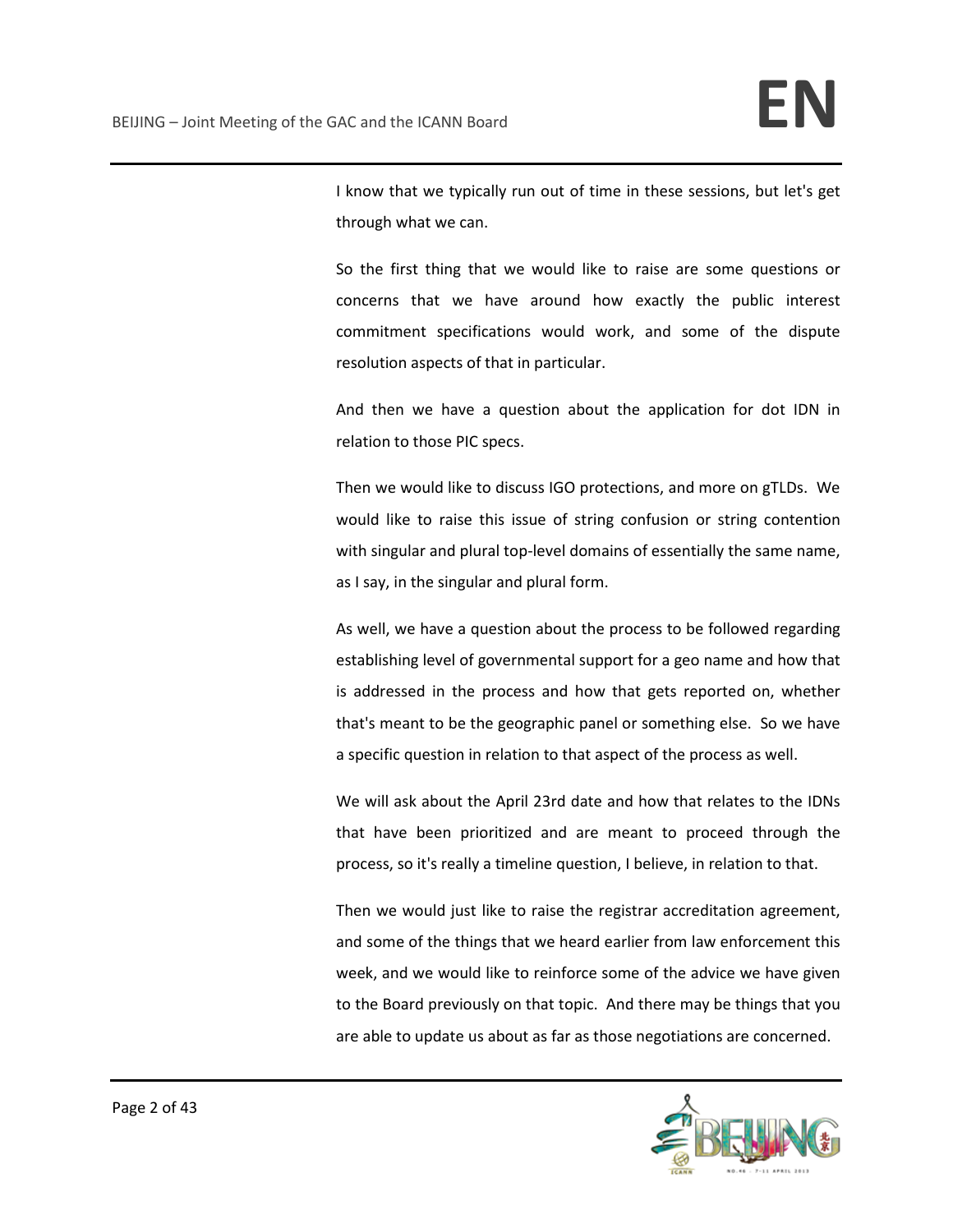Then we would like to raise ethics and conflict of interest and what is progress on that particular issue.

Then we have identified the IOC and Red Cross.

And as well, we understand that new hubs have been set up, so we'd like to ask about the creation of those and how those decisions were made.

And then, time permitting, to talk about the ATRT 2, but we do recognize that we have quite a full agenda.

So we're going to be busy.

But before we go ahead with public interest commitments, someone had suggested to me that I just make a few comments about what the GAC is doing regarding gTLD advice, particularly for sensitive or controversial names.

I'm hearing as well that there's been a bit of confusion about what we are doing and how we're approaching it.

So in essence, we have two parts to this agenda, and the first one is based on categories. So we would provide advice, specifically safeguard -- what we're calling safeguard advice for those categories. And along with that, we would aim to provide an indicative list of strings that we think would be relevant to that safeguard advice.

And then the second part of our agenda is listing potential objections. So applications for objection where the GAC would consider and discuss advising on a consensus basis to not act upon a particular application or if it is equal to being a string, then that string.

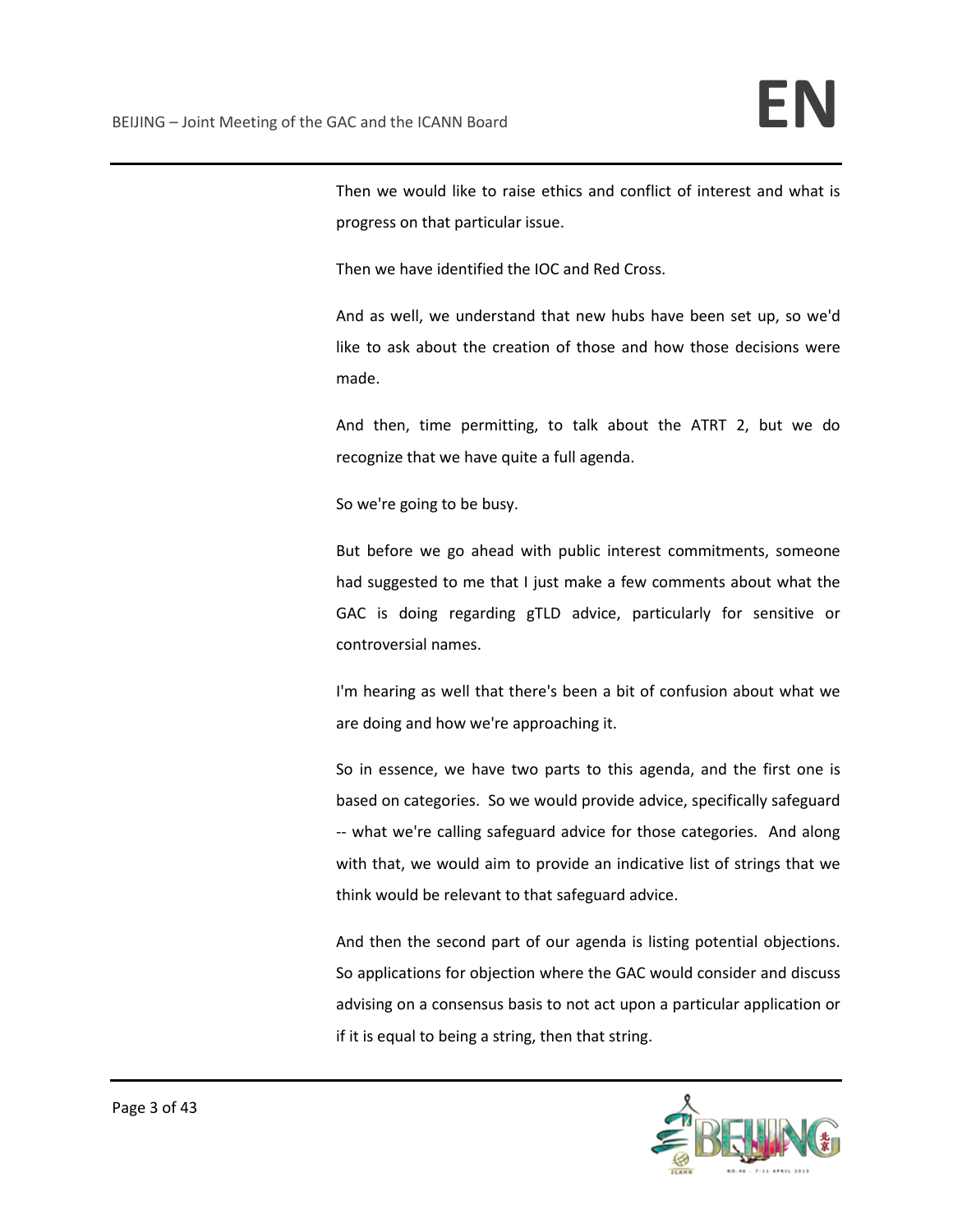| So just a few points there since we have the opportunity, and I hope |
|----------------------------------------------------------------------|
| that is at least of some use to those that have questions about our  |
| process, which we're in mid process on. It's ongoing.                |

Okay.

So, Steve, did you want to comment before we proceed?

STEVE CROCKER: That's a very long list. I despair of getting through half of it, much less all of it.

> My reaction in listening to this is I would like to shuffle the order, and so my response is we'll take hubs for a hundred and see -- which would be a lot easier than some of these.

> So joking aside, you're going to have to pick somewhere between a quarter and a half of these in the hour that we have, I think.

HEATHER DRYDEN: Thank you, Steve. So I have tried to organize them in some sense of priority. So let's just start at the beginning and see how far we get. Yeah? All right.

> So public interest commitment specifications. I will look to my GAC creation to ask some questions or raise some concerns with the Board at this time.

Norway, please.

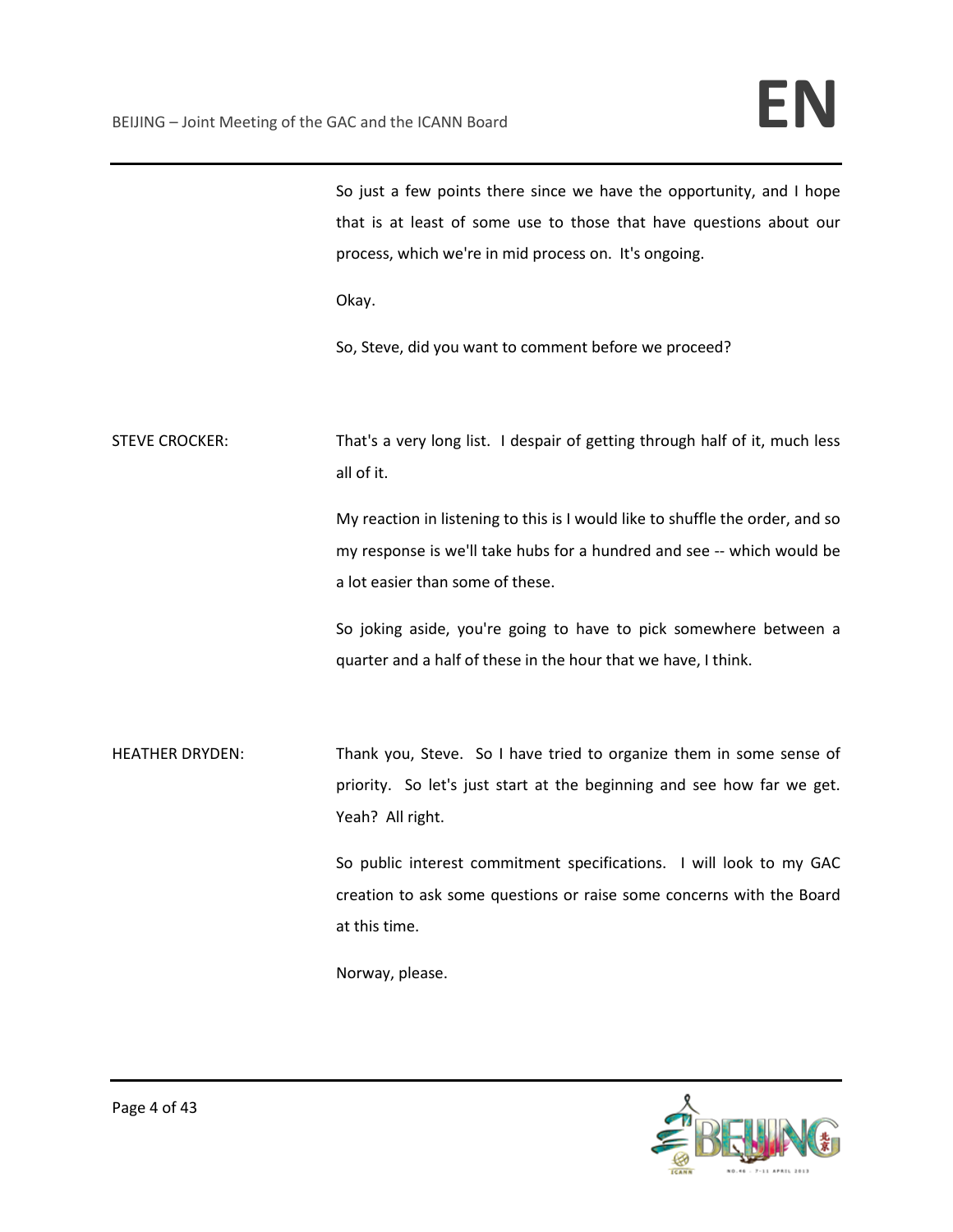| NORWAY: | Yes, thank you, Chair. I have one specific question to one specific<br>application which then leads to one general question, then specifically<br>regarding the PIC specs. That's regarding the application for dot IDN.<br>According to the guidebook, Section 2.2.1.4.1, this is alpha three-letter<br>code in the ISO3166 list for Indonesia.<br>So my question is according to the guidebook, this application should<br>have been rejected. That's not allowed with the three-letter codes. |
|---------|--------------------------------------------------------------------------------------------------------------------------------------------------------------------------------------------------------------------------------------------------------------------------------------------------------------------------------------------------------------------------------------------------------------------------------------------------------------------------------------------------|
|         | That is the first sort of factual information.                                                                                                                                                                                                                                                                                                                                                                                                                                                   |
|         | In the PIC spec for the application, it says that it has been put in a<br>change request for changing the string to dot Internet instead of dot<br>IDN.                                                                                                                                                                                                                                                                                                                                          |
|         | So my question is is it possible in the application process to change<br>string?                                                                                                                                                                                                                                                                                                                                                                                                                 |
|         | And in that case, because in the status information on the Web page,<br>the dot IDN application still stands as in evaluation. And so if it's<br>allowed with change requests and changing the strings, the next follow-<br>on question is that that will change the process of evaluation of<br>applicants, because to my knowledge, it has not been posted that there<br>is an application for dot Internet, as such.                                                                          |
|         | So will there be a new early warning period, time period for that? And<br>what basis should sort of, for example, the GAC base the advice on, for<br>example, that string?                                                                                                                                                                                                                                                                                                                       |
|         | So that's my sort of first specific question and the two sort of follow-up<br>general questions.                                                                                                                                                                                                                                                                                                                                                                                                 |

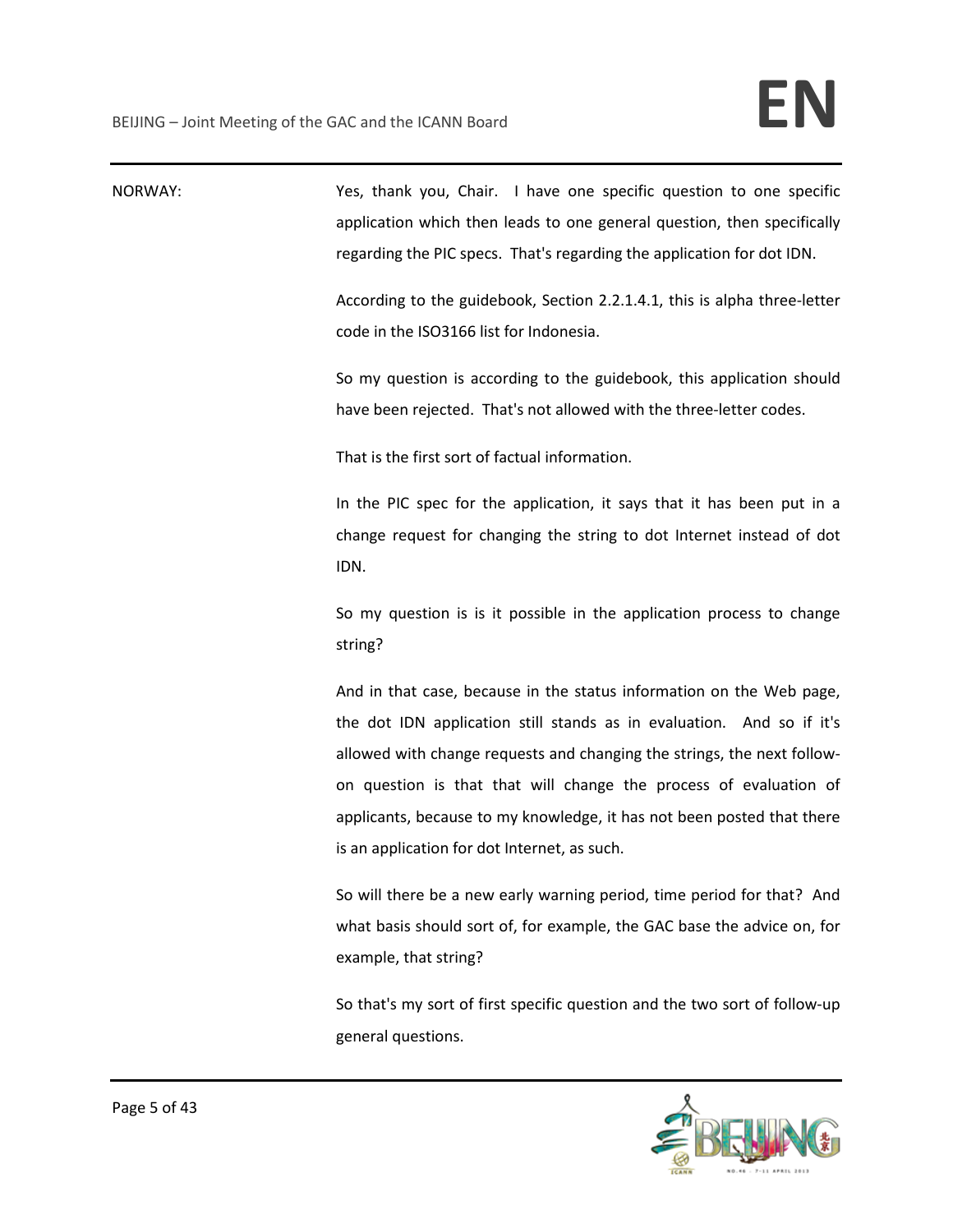|                           | Thank you.                                                                                                                                                                                                                                                                                                               |
|---------------------------|--------------------------------------------------------------------------------------------------------------------------------------------------------------------------------------------------------------------------------------------------------------------------------------------------------------------------|
| <b>STEVE CROCKER:</b>     | You have the mic?                                                                                                                                                                                                                                                                                                        |
| <b>CHRISTINE WILLETT:</b> | Yes. Is this on?                                                                                                                                                                                                                                                                                                         |
|                           | Hello.                                                                                                                                                                                                                                                                                                                   |
| <b>STEVE CROCKER:</b>     | So Christine Willett will answer.                                                                                                                                                                                                                                                                                        |
| <b>CHRISTINE WILLETT:</b> | Thank you, Steve. This is Christine Willett.                                                                                                                                                                                                                                                                             |
|                           | So the dot IDN application was an applicant support application, went<br>through our applicant support process. And that application was not<br>successful in the applicant support review. So that made that<br>application ineligible for further review in the initial evaluation or other<br>aspects of the program. |
|                           | So that would end the evaluation of that application at that point.                                                                                                                                                                                                                                                      |
| <b>HEATHER DRYDEN:</b>    | Thank you.<br>Okay.                                                                                                                                                                                                                                                                                                      |
|                           |                                                                                                                                                                                                                                                                                                                          |

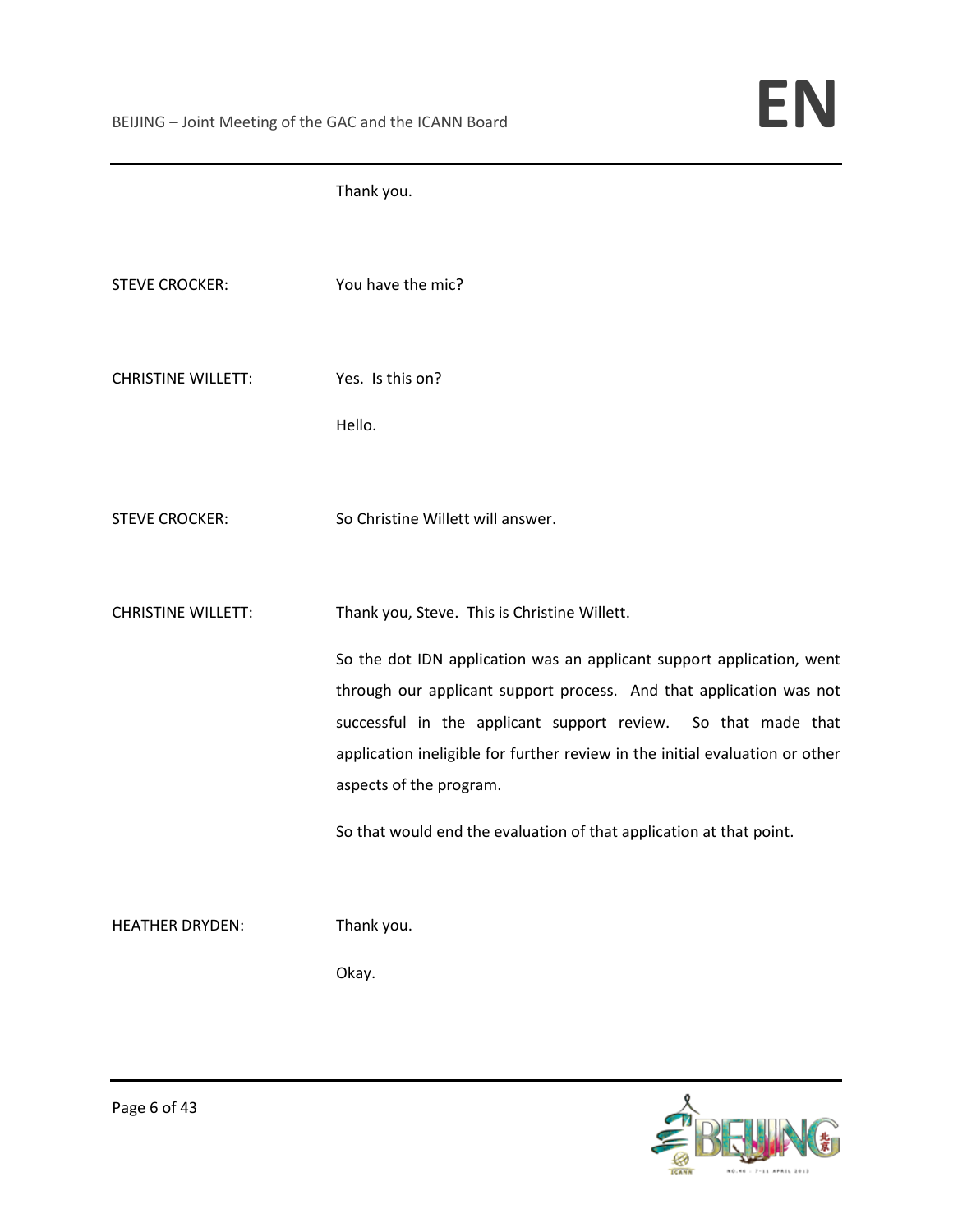| <b>STEVE CROCKER:</b>     | And let me ask what I think is the obvious follow-up. What's the<br>appearance of the dot Internet and is there confusion there?                                                                                                                                                                 |
|---------------------------|--------------------------------------------------------------------------------------------------------------------------------------------------------------------------------------------------------------------------------------------------------------------------------------------------|
| <b>CHRISTINE WILLETT:</b> | I don't know that we have a string applied for dot Internet. I'm looking<br>to my team.                                                                                                                                                                                                          |
|                           | Do we have a string applied for dot Internet? No.                                                                                                                                                                                                                                                |
| <b>HEATHER DRYDEN:</b>    | Norway.                                                                                                                                                                                                                                                                                          |
| NORWAY:                   | Yes. Just a comment on the answer, then.                                                                                                                                                                                                                                                         |
|                           | So, then, because then I would just expect in the status list for the dot<br>IDN that it says "rejected" or something, because that would then be<br>more explainable for -- because as it stands now, it looks like it's still a<br>valid application still in process. So that's -- Thank you. |
| <b>CHRISTINE WILLETT:</b> | So the applicant has been notified. There was an announcement and<br>we published the results for that application.                                                                                                                                                                              |
|                           | We are expecting that that applicant will withdraw and funds paid will<br>be returned.                                                                                                                                                                                                           |
|                           | But you're right, the status could be updated to reflect the current<br>status.                                                                                                                                                                                                                  |

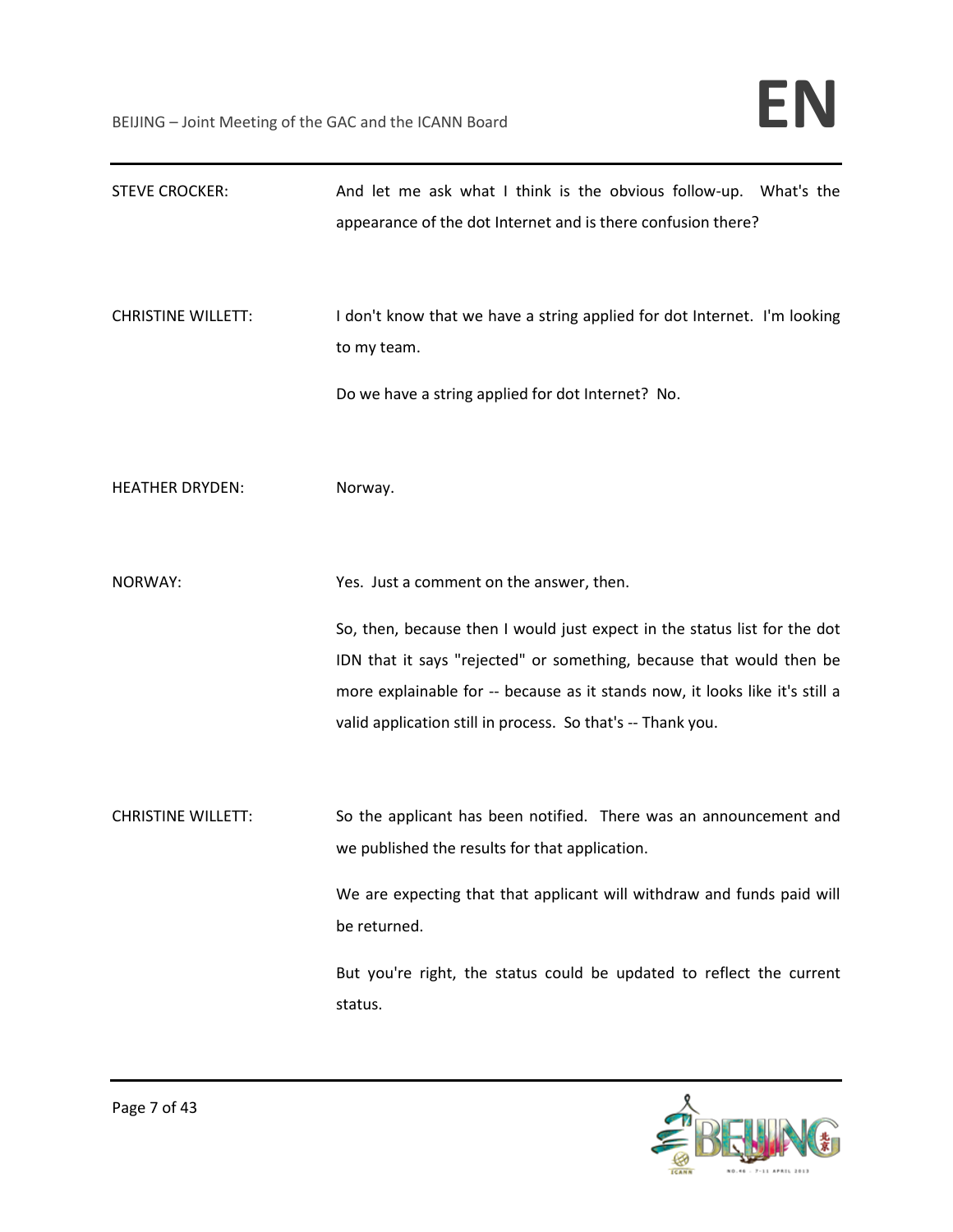Thank you.

HEATHER DRYDEN: Thank you, Christine and Norway.

So next I have Denmark and then Australia.

DENMARK: Thank you, Chair, and thank you to ICANN for clarifying that particular case. And I think that case also exemplifies another concern that we have, which is these applications continue to be more and more complicated. And the PIC specs actually adds to that because now we have several documents in which the applicant is stating their intents or the conditions and commitments they want to apply to. But it's a little bit confusing for governments to actually identify what text is the most important. Is their priority between the different documents? And we will have the application of January 2012, and then we have PIC specs of March 5th, if I remember the date correctly, and in the end we will also have a contract between ICANN and the registry.

> So it will be difficult not only for governments but also for other stakeholders to know where they should find the commitments of the applicant.

So that's a concern I have.

Thank you.

HEATHER DRYDEN: Thank you, Denmark.



Page 8 of 43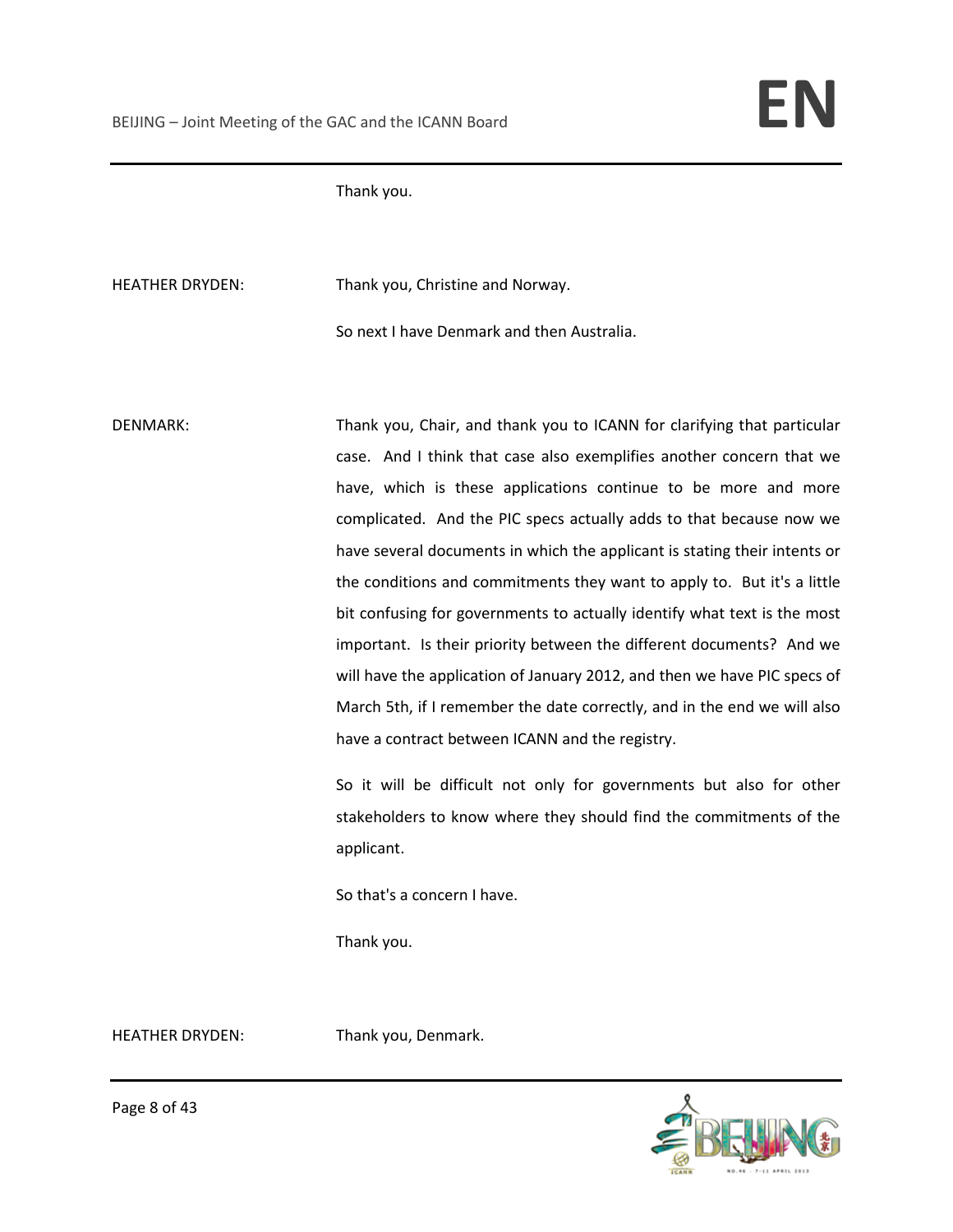Christine, would you like to respond to that?

CHRISTINE WILLETT: Hello. Thank you, Heather.

The PIC specifications were developed and designed in response to the GAC early warnings to offer the applicants an opportunity to clarify the specific commitments they were making to the community in the public interest.

So understanding that the applications are quite long, very lengthy with many attachments, many documents, the intention was that the PIC specification would offer the applicant a very concise way to specify exactly what they were committing to and would enable the GAC members to review those commitments in light of the early warnings that had been received.

HEATHER DRYDEN: Thank you, Christine.

Next I have Australia.

AUSTRALIA: Thank you very much, and hello, everyone. We have a packed room yet again.

> So I have a couple of more general questions about the PIC specifications and the surrounding processes. In particular, I'm interested in the standings for raising a dispute about a PIC issue.

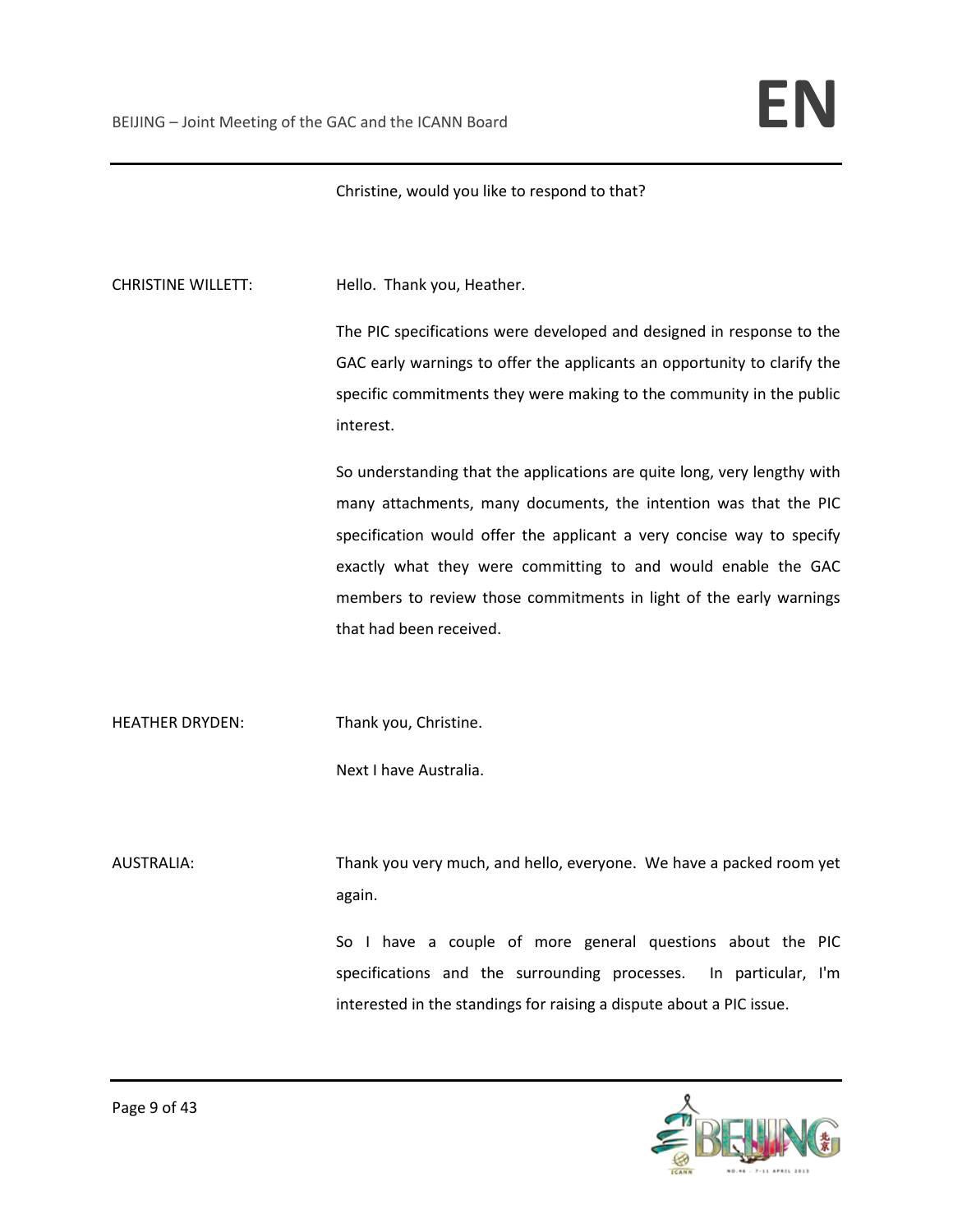On my reading, it appears that there is a threshold for someone to have standing to raise a dispute. I think the term is "material harm" or "material damage."

What I'm interested in is the ability of governments or others to be able to raise concerns if a PIC isn't lived up to, potentially on behalf of someone else.

So, for example, a government may wish to raise a concern on behalf of its constituents if a public interest commitment is not being lived up to. And I'm interested to hear if that is possible and has been considered.

The second one relates to cost. As far as I'm aware, I haven't seen any estimates of costs associated with going through a PIC dispute resolution process, but I understand it's modeled on other processes, and the costs, whilst less than taking a legal remedy, may be significant for a consumer to pursue. So I'm wondering if any thought has gone into that.

And the third one I think goes to the points which have been raised by my colleagues, and it goes to the issue of certainty.

One of the reasons that the GAC raised the question of holding applicants to their commitments was that it seemed to us to be uncertain, the status of what now appear to be assurances or -- I'm not sure what the correct word is -- of what was in the mission and purpose and related statements in the applications was not cleared.

We now have the PIC process. I'm interested to understand the ability to modify PICs down the track. I understand they are only fixed for time and then it's possible to change them.

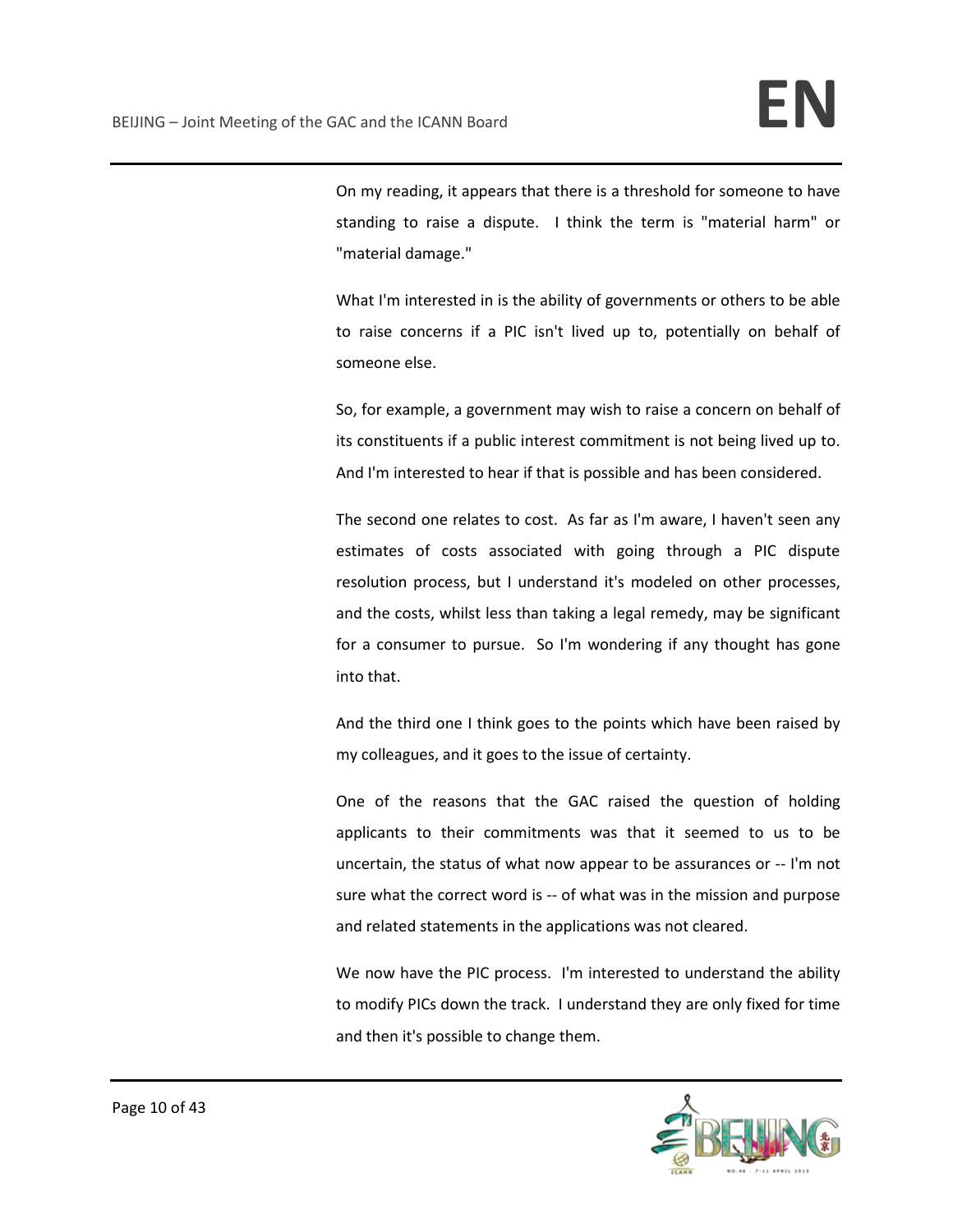I'm interested in if much thought has gone into how that would go about. And for applications where governments express concerns or others are likely to have concerns, because we're talking about public interest commitments, how those might be taken into account in any subsequent changes to those commitments.

So three broad areas. I appreciate if we don't get an immediate answer, but I am genuinely interested in understanding how the thinking has gone into this.

HEATHER DRYDEN: Thank you, Australia.

I think Cherine as chair of the gTLD committee is going to respond.

CHERINE CHALABY: There it is. It's working. Okay.

Thank you for your comment. I think I will answer one part, and Chris will answer the second part, particularly the potential modification to the PICs.

The question about the GAC ability to raise complaints, particularly in cases where there's no evidence of material harm and regarding the cost and regarding certainties, I think we are really very understanding and sympathetic to that.

We haven't got an answer now, but we must find a way of supporting the GAC in achieving this objective.

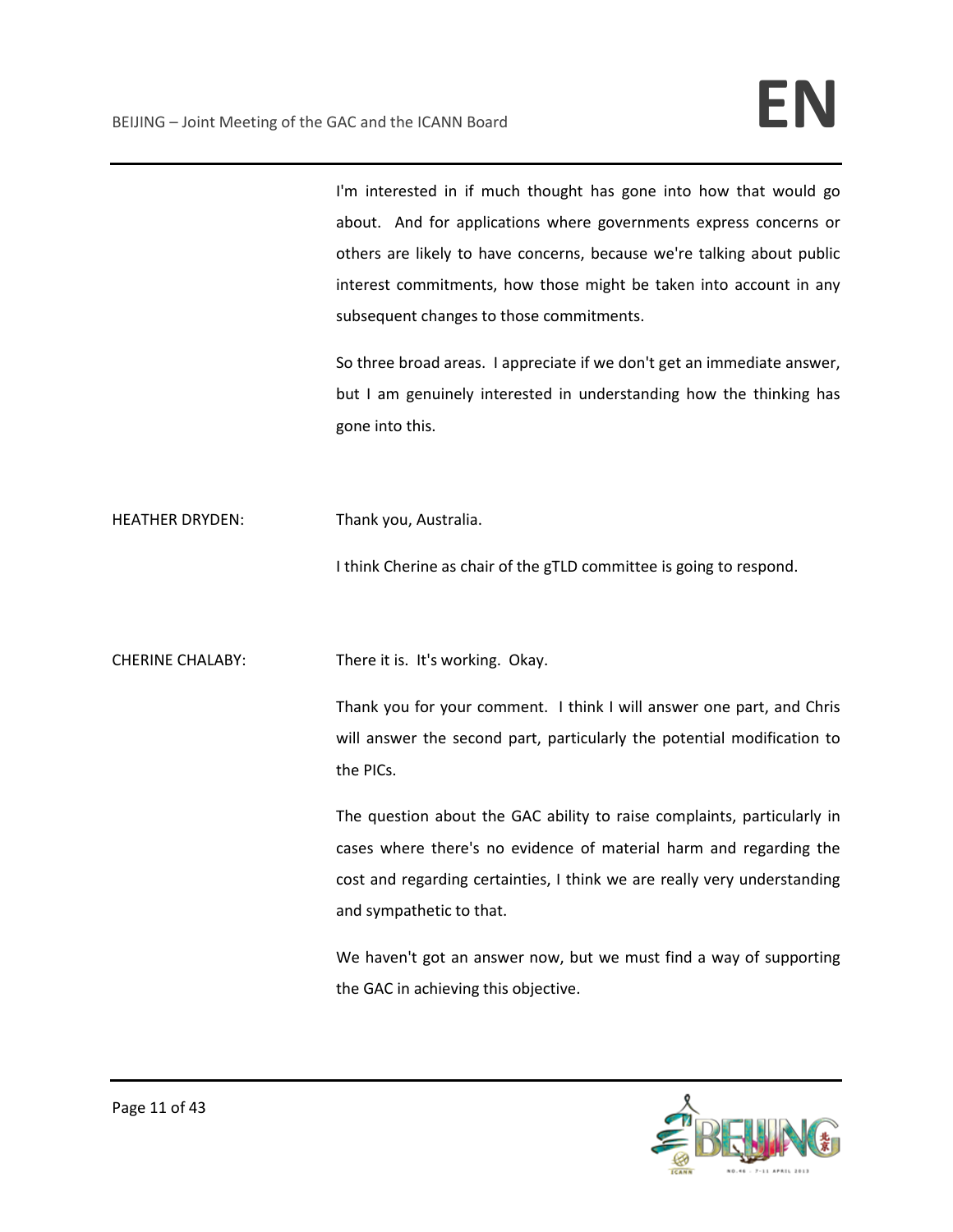So that's all I could say at this moment, and we will ask staff to think about that.

So we will find a way.

Chris, do you want to talk about the PICs?

CHRIS DISSPAIN: My apologies.

Peter, I missed the second question. I'm just going to go to the third which is the ongoing commitments to the PICs.

So the situation is that the public interest commitment becomes a contractual obligation under the terms of the process. And ICANN has specific processes in place to deal with changes to registry contracts. So any change to the contract would need to go through that process.

Now, there is no specific part of that process that refers -- a request that says they refer -- a request for change must be referred to the GAC, but it's a public process. And I think really trying to lay a process on top of process on top of process makes it quite hard.

So this is an existing process. There are certainly public comment. Everything is published, so that should be fine.

And our apologies, but what -- the second question, could you maybe repeat?

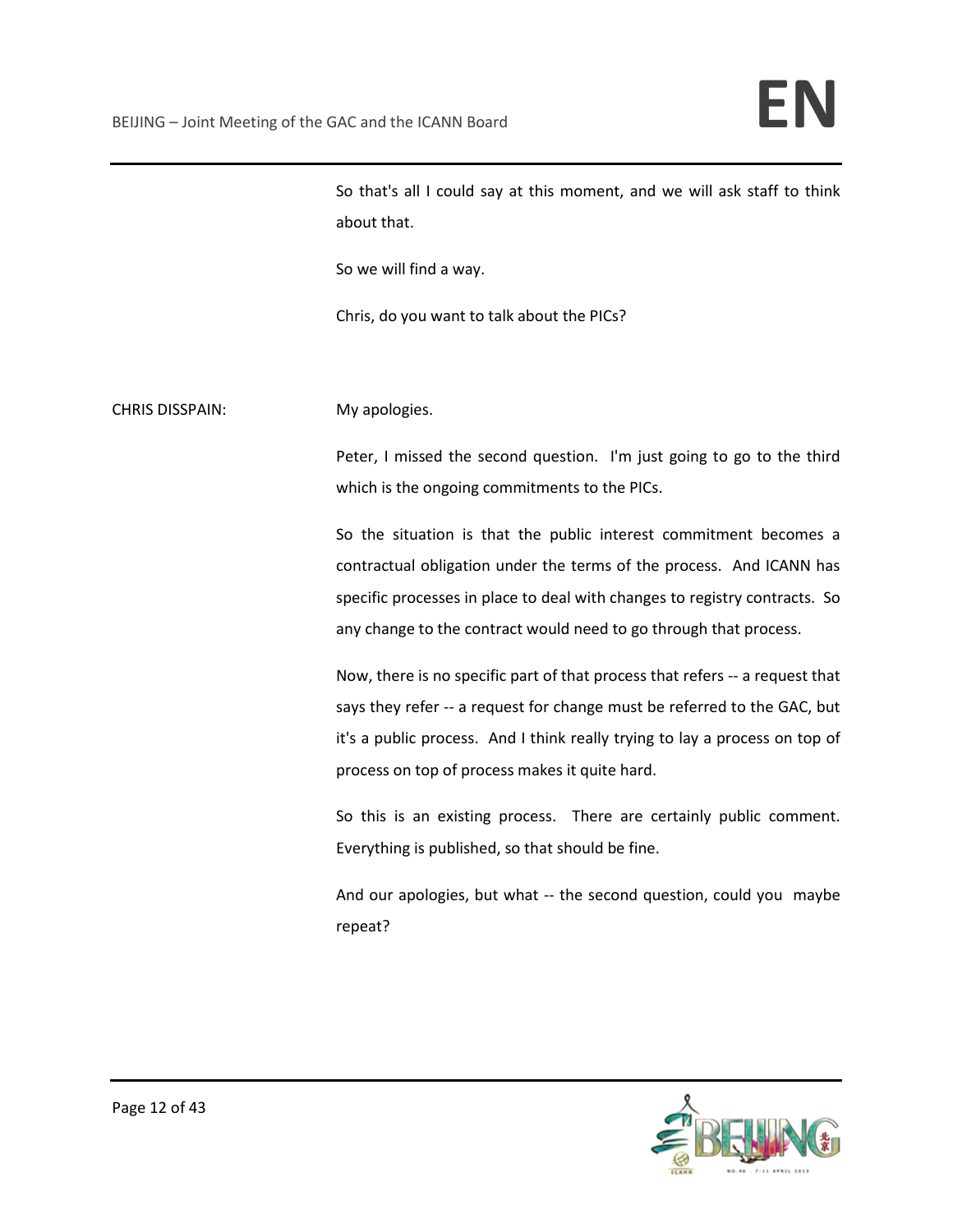AUSTRALIA: It was to do. It was related to the first. And it related to the issue of cost. If -- had any thought gone into the issue of cost and whether there may be an disincentive for the average consumer in pursuing the dispute resolution process.

CHRIS DISSPAIN: Cost is a double-edged sword. You have to have it to recover costs. And it does act, to some extent, as a disincentive and often is intended to act, to some extent, as a disincentive in order to prevent vexatious clients. But the answer is yes. We have thought about the cost, and there has to be a cost. So, otherwise, it would just be a free for all. But I don't know whether Christine wants to comment on that specific issue. You don't have to.

HEATHER DRYDEN: So I have Denmark with a follow-up and then EU Commission.

DENMARK: Thank you, Chair. And apologies for taking the floor again. But I think the GAC needs to understand the status of the different documents. If I understood Christine correctly then, when governments and other stakeholders should maybe look at the PICs and disregard the applications of January 2012. Maybe you could clarify then. Thank you.

HEATHER DRYDEN: Thank you, Denmark. Christine.

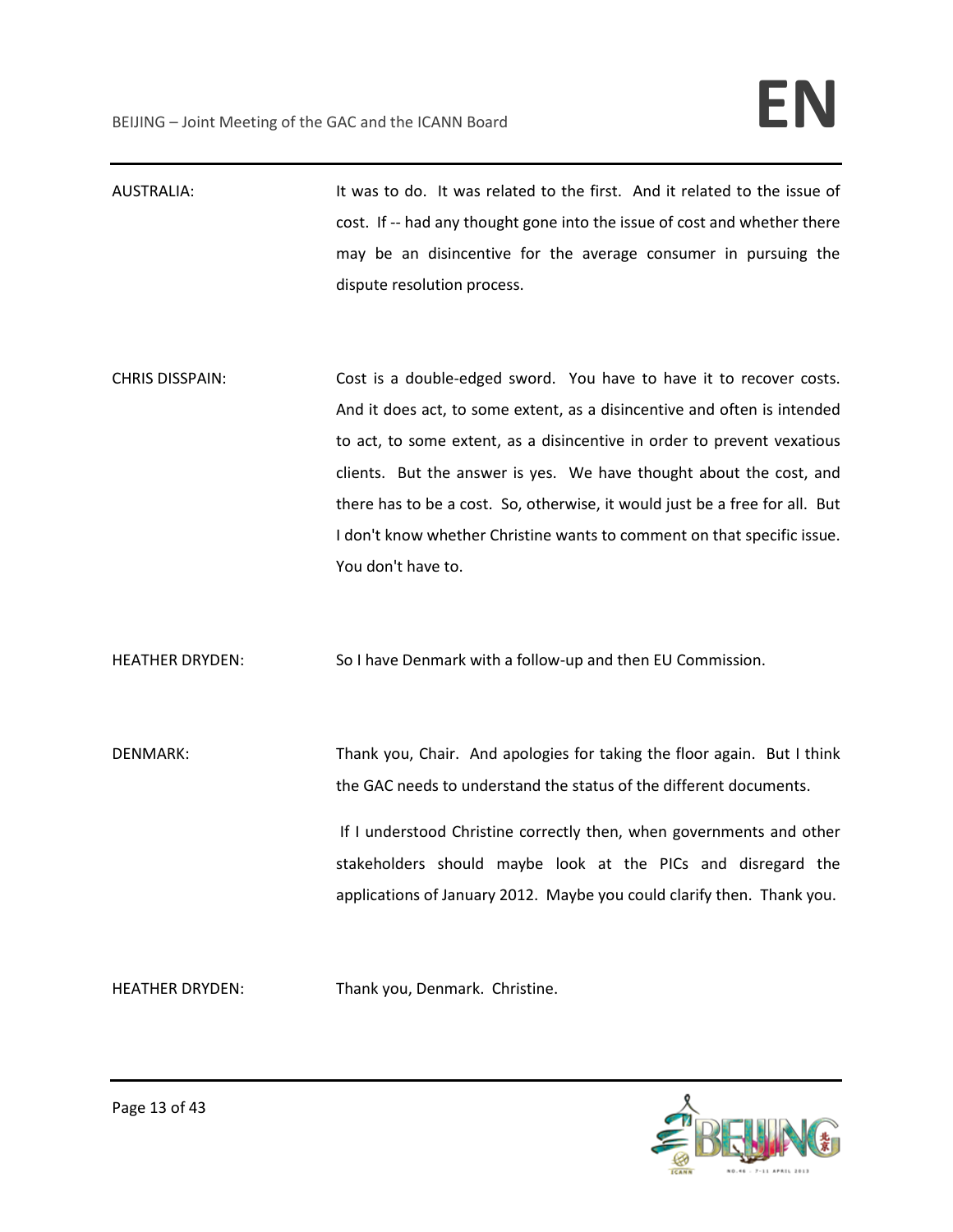CHRISTINE WILLETT: Sure. So the application overall represents the intention of the applicant in how they intend to operate the TLD. So I think all of the application is for review and consideration. The public interest commitments are calling out specifically what portions of that application the applicant is committing to as well as any additional commitments the applicant is choosing to make, which may not be in the application explicitly.

> So, to your point, I think both documents are worthy of review. But, in regards to any early warnings received, the PIC specification was intended to -- as the mechanism to address those early warnings.

HEATHER DRYDEN: Thank you, Christine. EU Commission.

EUROPEAN COMMISSION: Thank you, Chair. I'm not entirely sure this is necessary. But, since we're on record and just to ensure that model expectations are clear, Mr. Chalaby referred to the fact that the GAC might have complaints and in so doing use the public interest commitment dispute resolution process. I just want to be clear that, if we had complaints, it would be a government or public authority to use the public interest commitment dispute resolution system. So this is on record. Thank you.

CHERINE CHALABY: Correct.

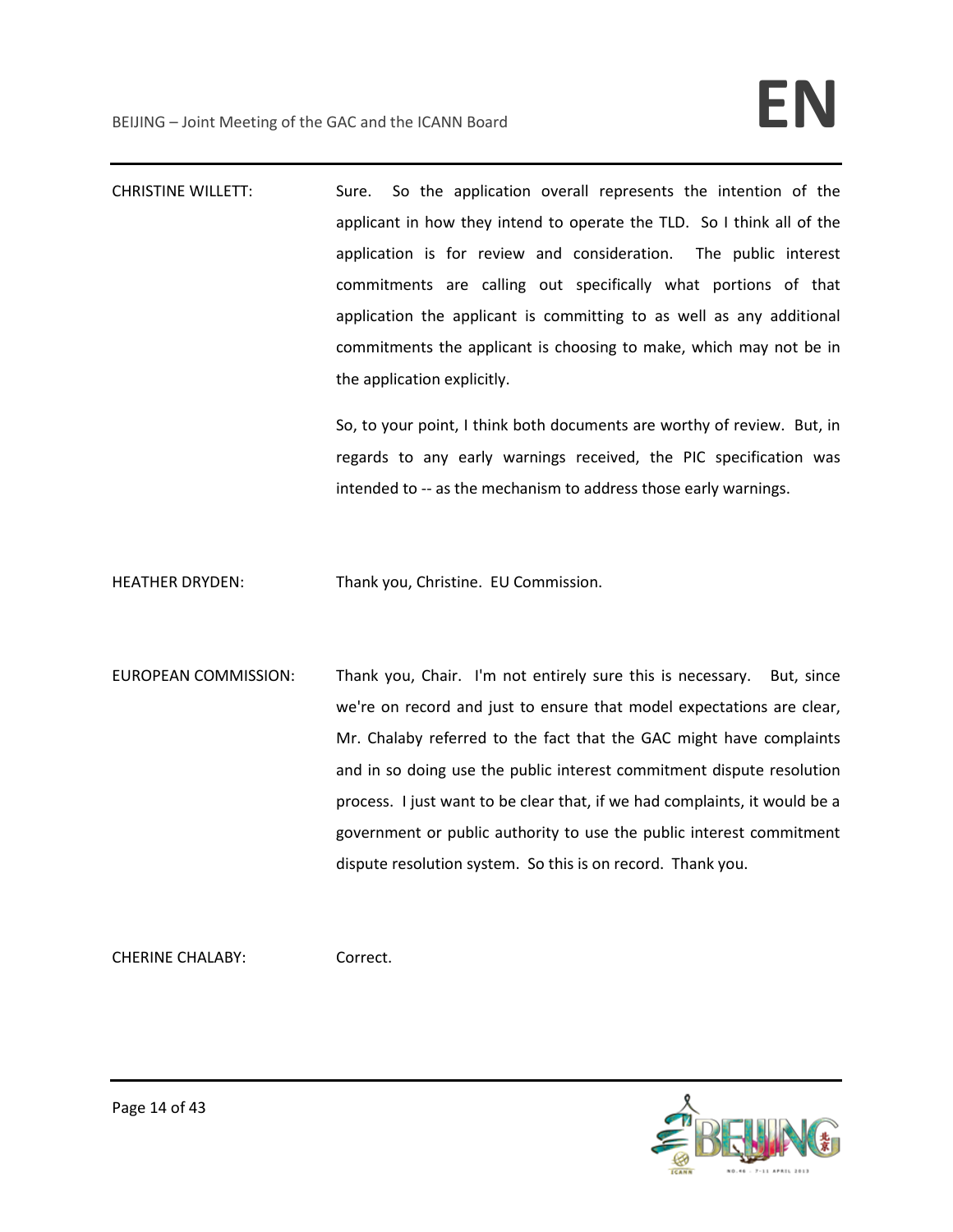## EUROPEAN COMMISSION: Thank you.

HEATHER DRYDEN: Thank you. Are there any other comments or questions from the GAC side? No. Okay. All right.

> So let's move on to the next issue, which is protection of IGO names and acronyms, specifically, protections at the second level in the current round. And you might be aware that the GAC provided a list and some criteria quite recently. And then we received a correspondence back from the board asking for further clarification on three points.

> And so this is just as much an agenda item being proposed by the board as it is the GAC's.

> I will ask Chris, who has been leading this on the board side, to lead us off on this topic. Thank you.

CHRIS DISSPAIN: Thank you. I hope you'll bear with me everybody as I go through a series of steps in order to reach a conclusion.

> First of all, I'd like to deal initially with a couple of supposed facts are floating around that are not correct. First is that the board has protected an acronym, that being IOC. That is not correct. The protection afforded to the Red Cross and the Olympics are their names, not any acronyms.

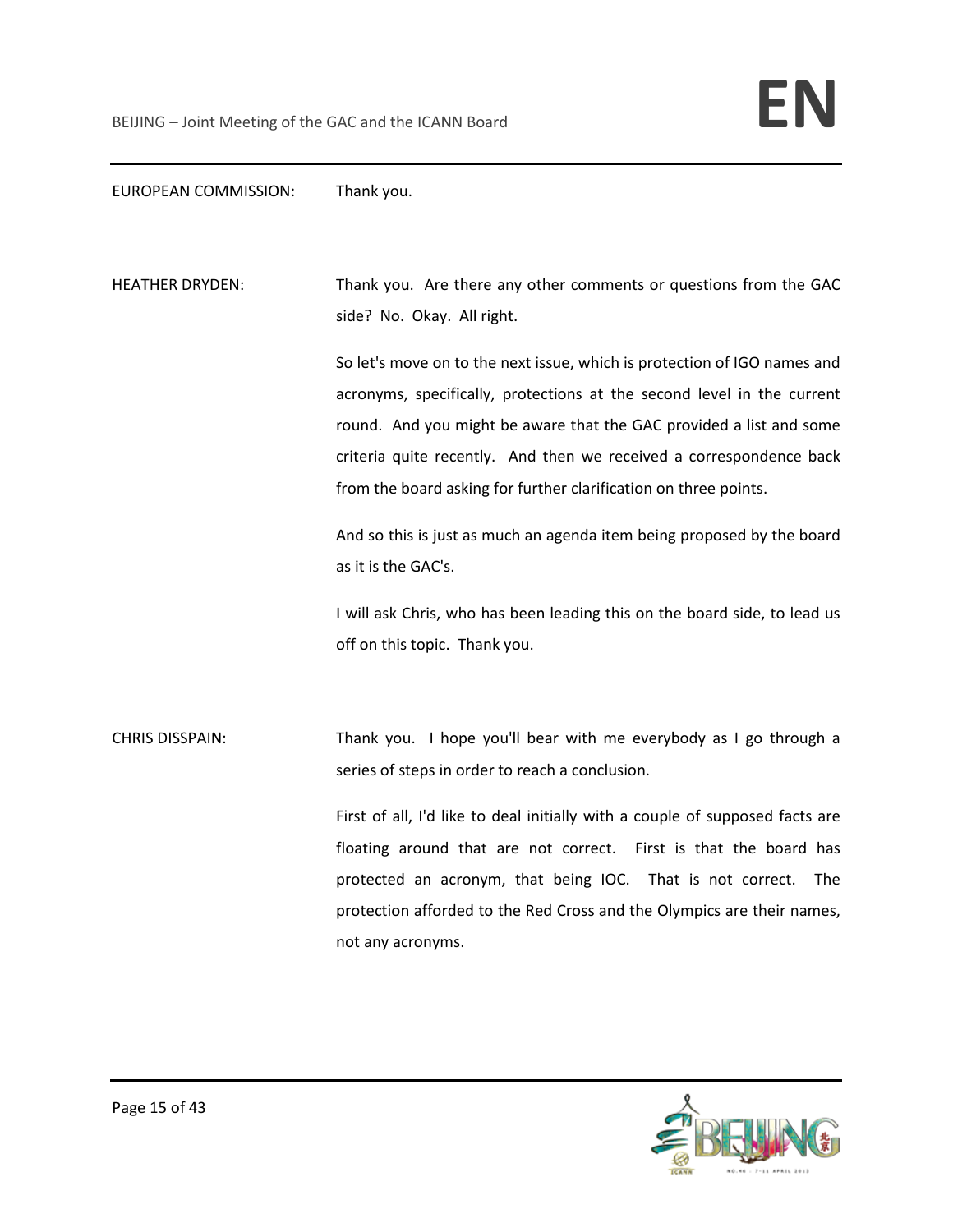Secondly, there are some suggestions that our resolution, the board's resolution of the 26th of November on IGOs already makes a decision that we will protect names and acronyms. That is also not correct.

The resolution actually says the board requests the GNSO to advise the board by no later than 28th of February if it's aware of any concern such as with global public interest, that the board should take into account in making its decision about whether to include second level protections for certain IGO names and acronyms.

So, turning now to your advice, in respect to the advice to protect the actual names of IGOs, that's problematic because it contains square brackets in respect to languages and also lacks any suggested process or advised process in respect to our review. It mentions a 3-year review but doesn't go any further than that. So that's problematic, from our point in view.

And, respect to the advice on acronyms, that is also problematic. A number of reasons are set out in our letter to you. I know that there is - - that your advice refers to -- and I'm paraphrasing here -- but reserving the acronyms, but allowing the relevant IGO to give consent to a registration. From a principle point of view, this would mean, as a couple of examples, that the Church of England would require the approval of the Council of Europe to register COE.church. It means that the government of Canada to require the approval the Andean community to register CAN dot anything. And it means that the International Standards Organization would require the approval of the International Sugar Organization to register ISO dot anything.

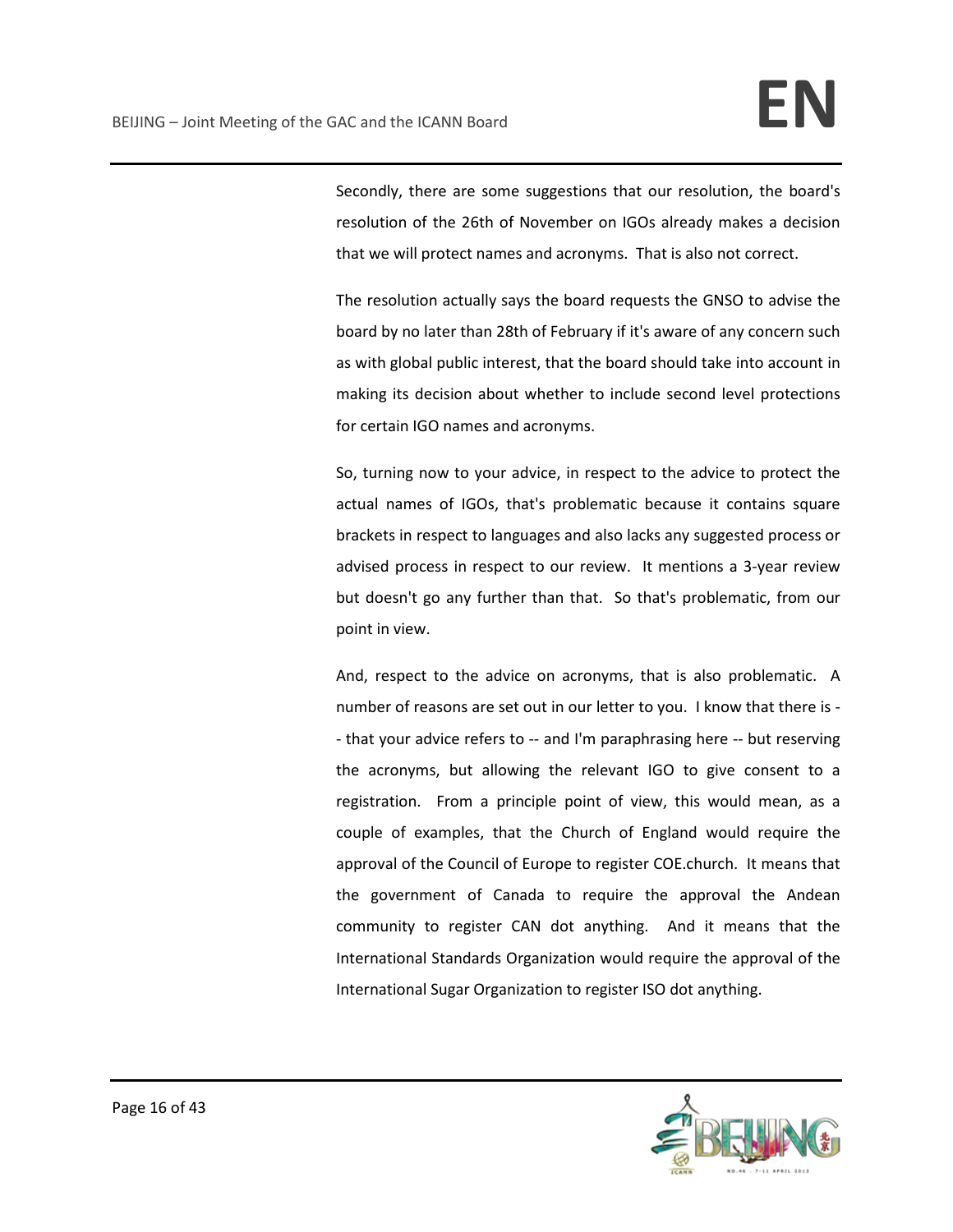Now, even if this is what you intended in principle, the implementation of this advice is extremely problematic.

Some examples: Who would each IGO who make a decision about providing consent? How long would each IGO have to provide the consent? Would no reply be equivalent to consent? What criteria would be used to decide whether to consent or not? Who would draft those criteria? What -- would the criteria be consistent across all IGOs, or would consent simply be granted at the whim of an IGO?

The board believes that all of these issues make it extremely difficult, if not impossible, to accept the advice as-is. Rather than rejecting the advice, we seek an acknowledgment from the GAC in its communique that there are issues that need to be worked through. And we seek an agreement with the GAC that they will work with the board and staff on those issues from now until Durban when the board will make a final decision. Thank you.

HEATHER DRYDEN: Thank you for that, Chris. Okay. So this is a clear request of the GAC. Would anyone in the GAC like to comment now? And we can discuss this as a GAC after this meeting as well, of course.

Okay. All right.

So let's move further along in the agenda. So more on gTLDs. We have a question relating to singular and plural forms of, essentially, the same word as a top-level domain. So, Australia, could you perhaps get us started, please.

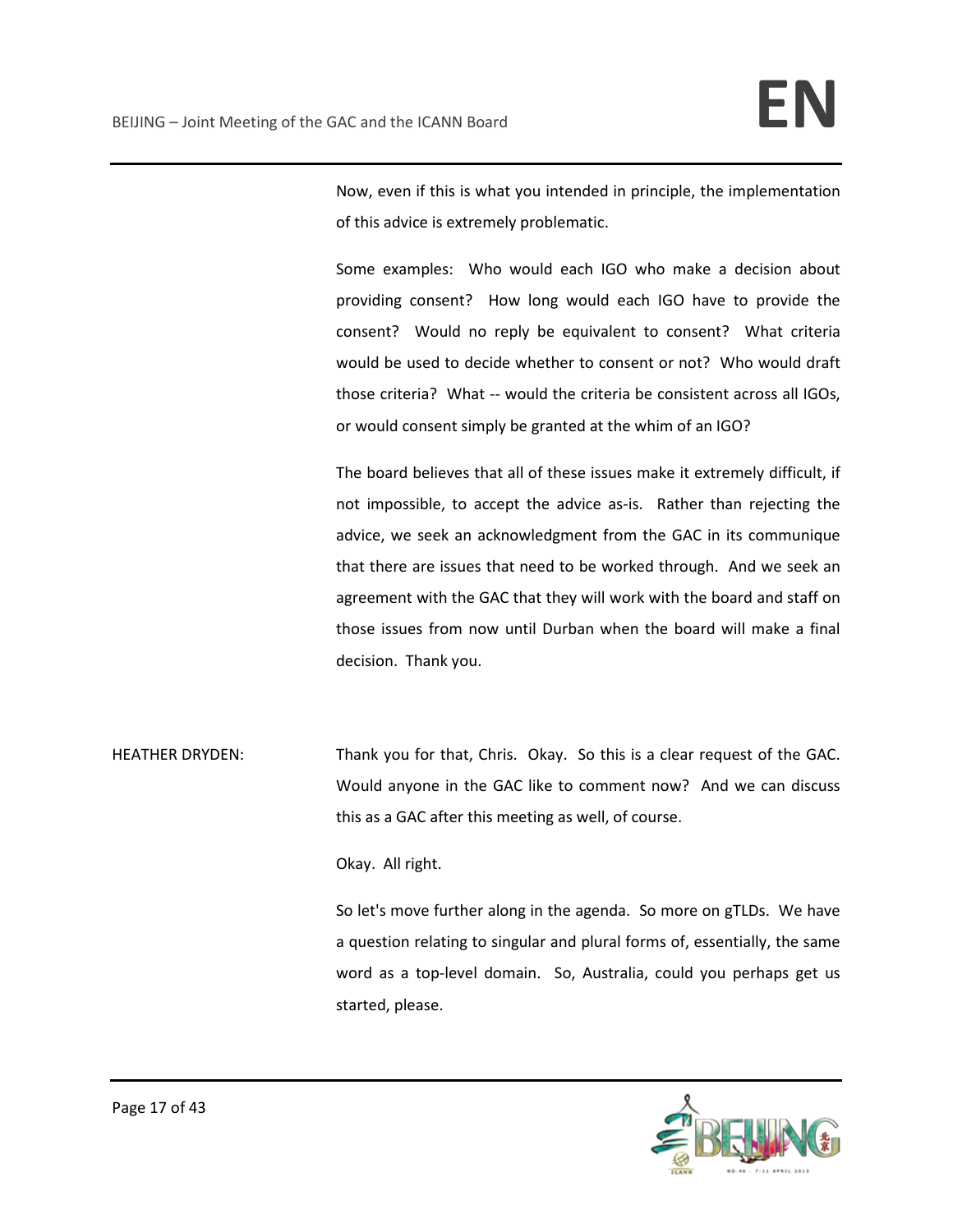| <b>AUSTRALIA:</b>       | Thank you, Chair.                                                            |
|-------------------------|------------------------------------------------------------------------------|
|                         | So we've heard some preliminary discussions about the results of the         |
|                         | string contention sets where it appears that plural forms of words are       |
|                         | not considered to be in contention with the singular. So car and cars        |
|                         | and so on.                                                                   |
|                         | And, whilst I don't have any great detailed knowledge about the exact        |
|                         | tests or criteria which we use for string confusion or string contention     |
|                         | reason, it appears to us that there is potential for there to be consumer    |
|                         | confusion between strings of this type.<br>We have heard some                |
|                         | discussions in the community that others seem to share this interest.        |
|                         | And, simply to start the discussion with a question to the board about       |
|                         | whether the board shares this interest, potential concern, and whether       |
|                         | any thought has gone into it at this stage.                                  |
| <b>HEATHER DRYDEN:</b>  | Thank you for that Australia. Cherine will respond. Thank you.               |
|                         |                                                                              |
| <b>CHERINE CHALABY:</b> | Thank you for bringing this point. As you know, the independent panel        |
|                         | looked at these strings and decided that there was no contention, per<br>se. |
|                         | Now the question is where does this go from here? I think, as far as the     |
|                         | board is concerned, with the new gTLD committee, this is it. I mean,         |
|                         | we're not going to seconds guess the independent panel. But, really,         |
|                         | the ball is now in your court whether the GAC wish to give advice on this    |

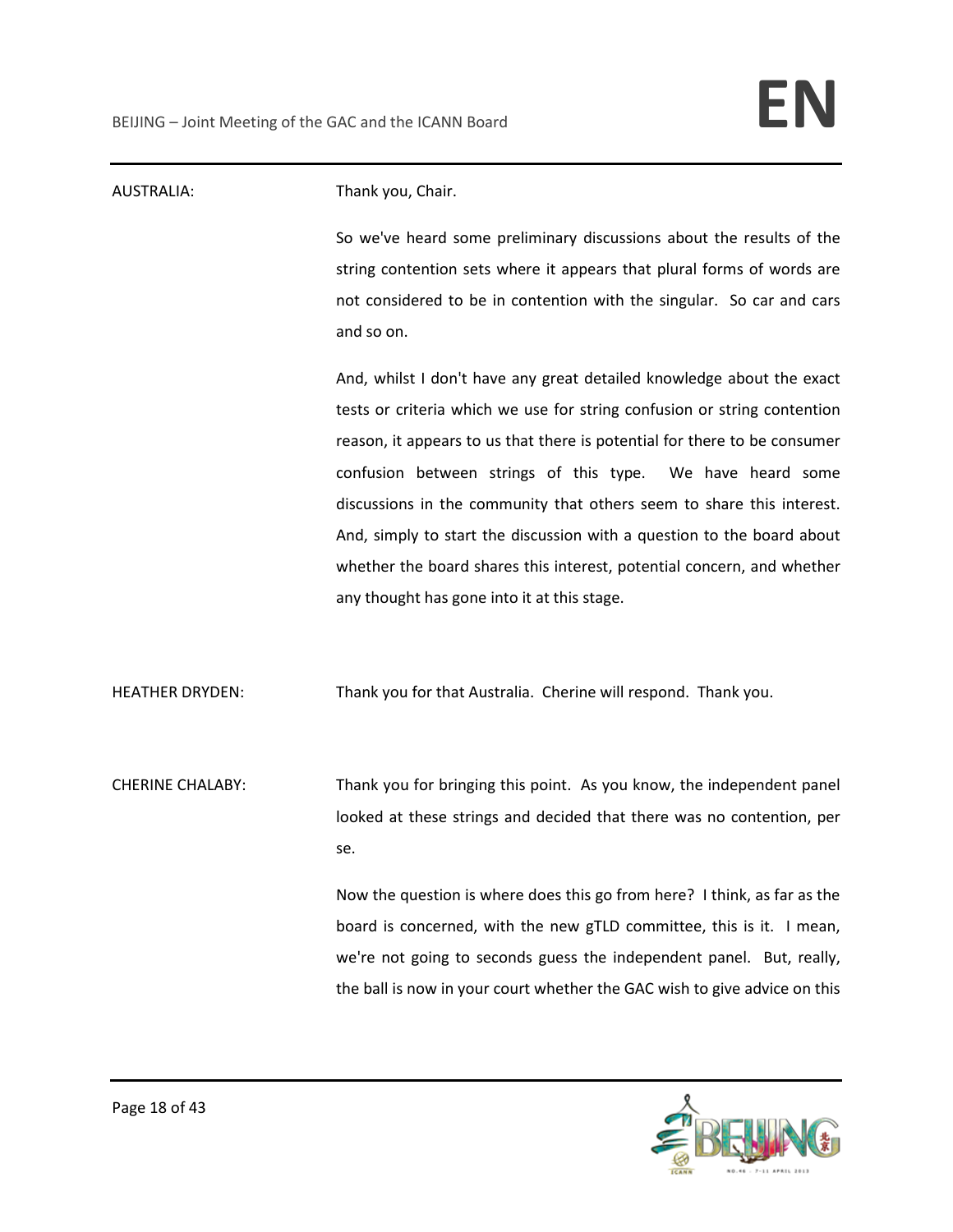issue. But we -- as far as I know, we have no intention of going against the independent panel's advice, decisions. sorry.

CHRIS DISSPAIN: Just wanted to add one thing, which is to make sure that you're very clear that the panel was looking at visual similarity. So the very thing that I think you think could be a problem -- you're, of course, entitled to draw your own conclusions -- but the very thing that I think you think might be a problem is the very thing that the panel looked at and decided that they did not believe that those names were -- that there was visual confusion. That's the advice that -- that's why they're not in the contention set, because they looked at them. Okay?

HEATHER DRYDEN: Thank you. Okay.

So next we have a question coming from Kenya regarding the process for establishing whether an applicant has met the requirements for support from governments for a geo name application. So, Kenya, if you could please.

KENYA: Thank you, Heather.

As you're all aware, the African Union Commission has a mandate from all the 54 African heads of states, ministers, and the governments to establish a dot Africa TLD as evidenced in the application documentation that has been submitted to date.

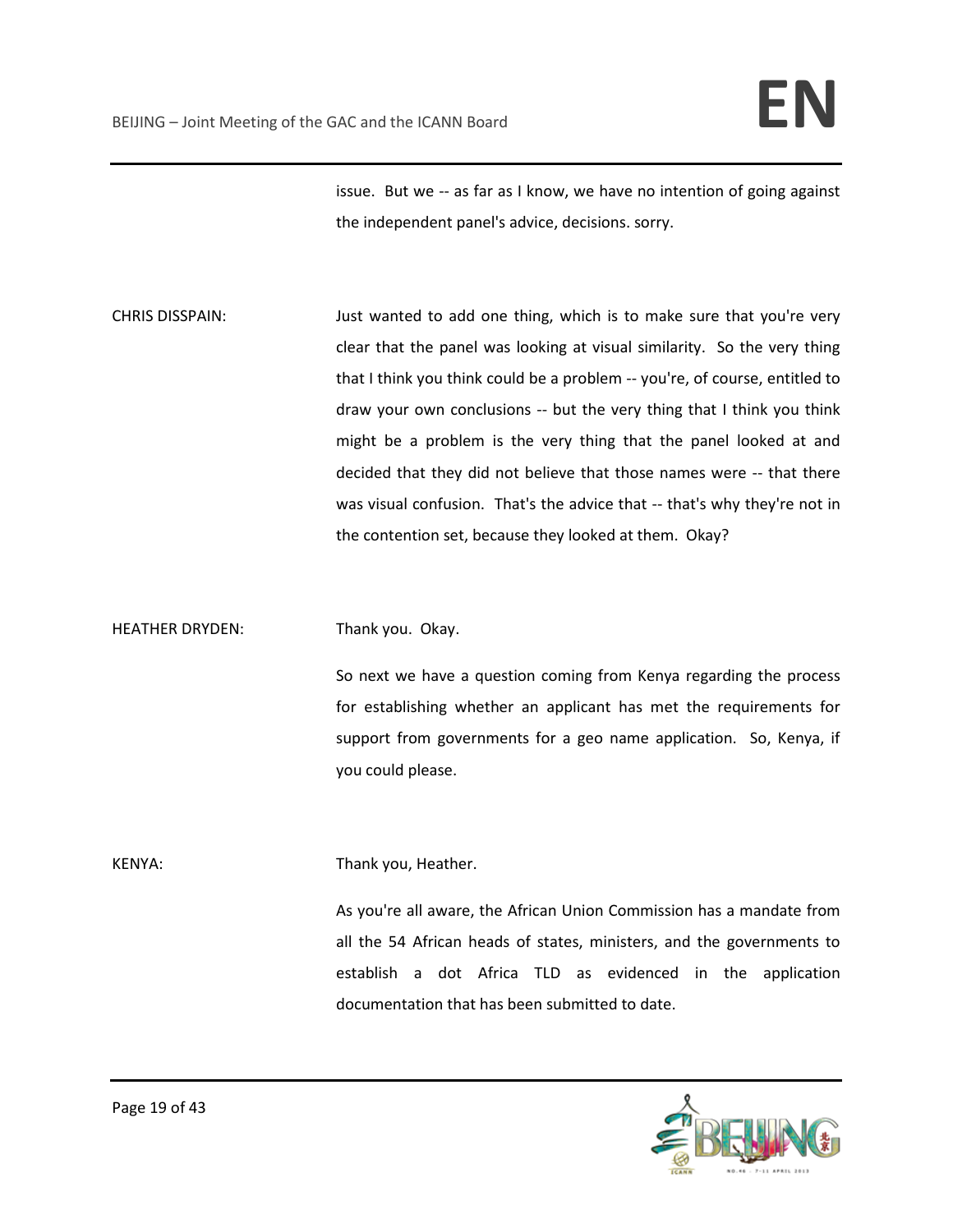As you may be aware, there's another application. Originally, it was for dot dot Africa. While the application remained dot dot Africa, the applicant's guidebook section 2218 at that time did not define that other application as a geographic name. But, after ICANN provided a window for amendment, it made it identical and in direct competition with the African Union Commission endorsed application. And, therefore, it is applicable to geo names criteria, including government support.

Now, again, as you'll all aware, over 41 African governments are compliant with the criteria required. And we followed all the required procedures, including endorsement letters. We've participated in the recent role coming number 307 on the list. In addition 16 governments, including the African Union Commission, created GAC early warnings.

Now, Africa is a clearly designated geographic region as defined in the UNESCO, to quote, composition and geographical continental regions and selected economic and other groups. So the designation of an African TLD as a geographic name is, therefore, technically and procedurally correct. So this process must be subjected to sufficient checks and balances for the protection of the interest of the African continent and African governments and the Pan-African community.

So we would like to, myself and my colleagues -- and I think my African Union member is going to -- African Union Commission is also going to say something about this would like to express concern of what we consider to be a very rather slow pace in resolving this issue.

Our expectation was that the geo panel would have by now clarified some of these concerns, but this has not been the case to date. And we

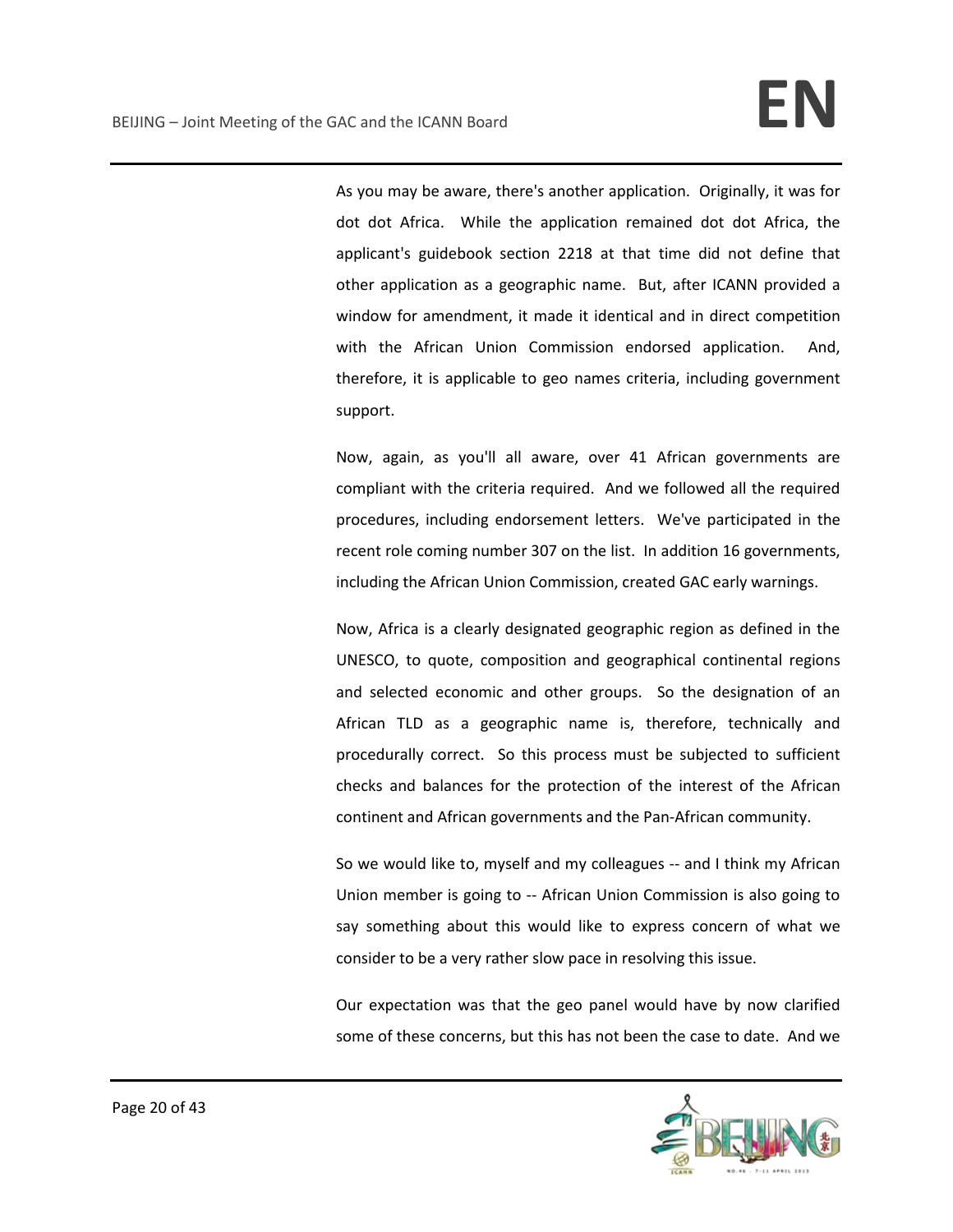consider this delay as a form of interference on the African Union Commission's mandate from our heads of states, from our ministers and governments, for the African Regional Project.

We also consider this as persistent interference with the time delays making it very difficult. And the issue is likely to have very substantive political, economic, and social implications for Africa.

So we'd like to understand what the delay is, what the process is, where it's stuck, and how soon we can expect this issue to be resolved. Thank you.

HEATHER DRYDEN: Thank you, Kenya, African Union Commission, please.

AFRICAN UNION COMMISSION: Thank you, Madam Chair. And welcome to the board, and thank you for this opportunity to interact with you.

> I have a list of a lot of things to congratulate you for and to commend your work with regard to the making ICANN a better place for participation for all members.

> But time will not allow me to go through all of that, so I will just summarize again and tell you thank you for everything you have done so far, specifically, within the African continent.

> I would just like to summarize what Alice has just said as not only the representative of Kenya as a member state but also one of the AUC representatives.

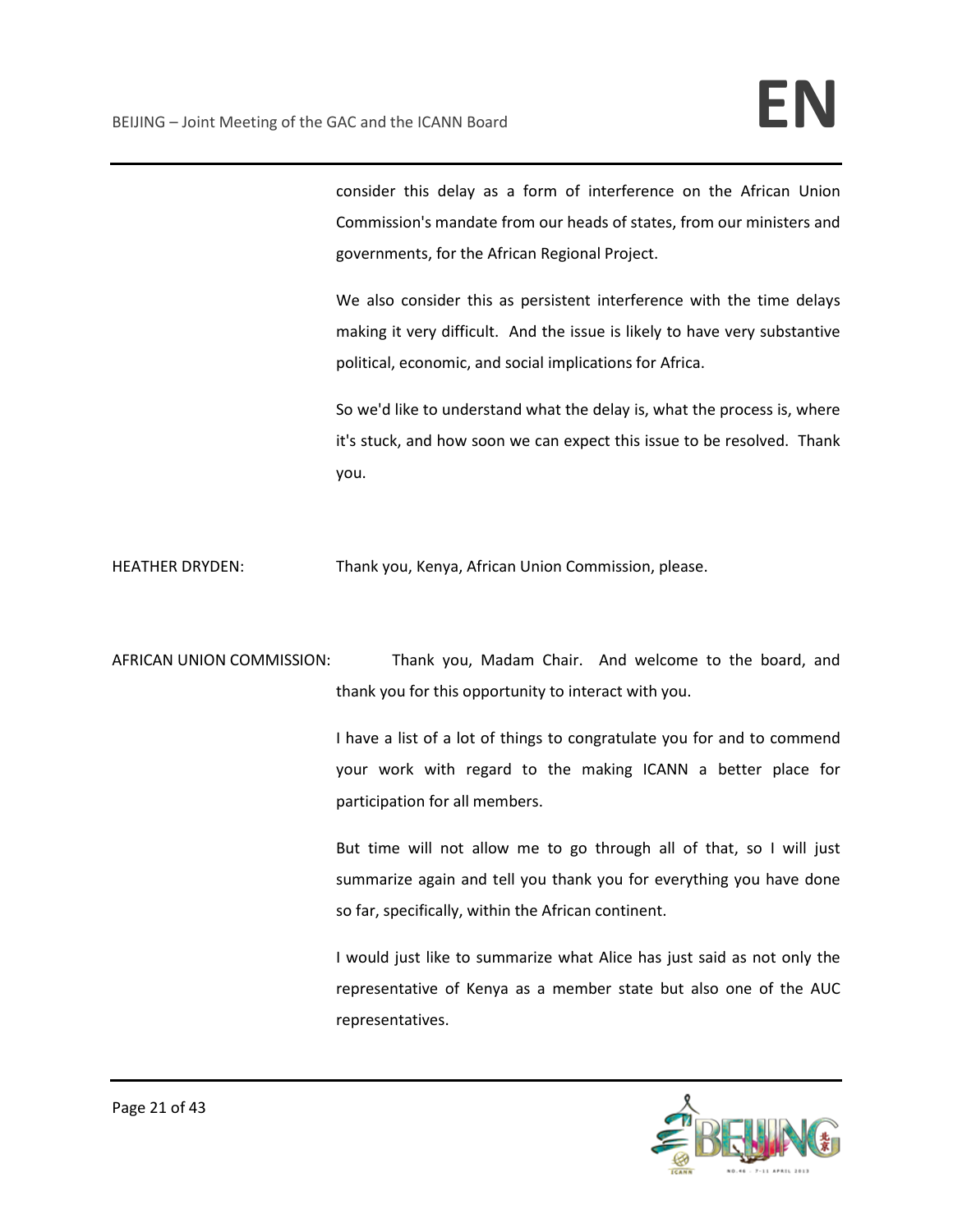The issue in front of us is very simple. The African Union has been requested by the users, the community -- it's not actually a political decision that has been initially taken -- to take care and to implement and to set up the dot Africa. So we went through a process, actually, from the community to the ministers from the ministers to the ministers of foreign affairs and from the ministers of foreign affairs to the heads of states. And the decision has been adopted unilaterally within the continent to take care and to implement that project.

Now, the question in front of us is very simple. We -- according to the guidebook, the condition -- the condition is to have 60% support from the member states. We get that. I don't think that anybody can again get another 60% from that. We don't have 120%.

Having said that, this year being the year of the 50th anniversary of the African Union in the OAU and people are looking for symbols of integrations and achievements and symbols that are very important, Africa is actually questioning itself why this dot Africa process, as she said, is not really moving as it should be? We were expecting that, since the old applicant did not have that 60%, it should have dismissed. And then we continue the process. Because we are wasting time, resources, and support from all the communities, from the business, and we are wasting a lot of resources and time. And, therefore, we would like really to know where this is going and how soon, as she said, will it be implemented.

Again, thank you very much and thank you for everything you have done so far since Dakar until now. You have achieved a lot of things

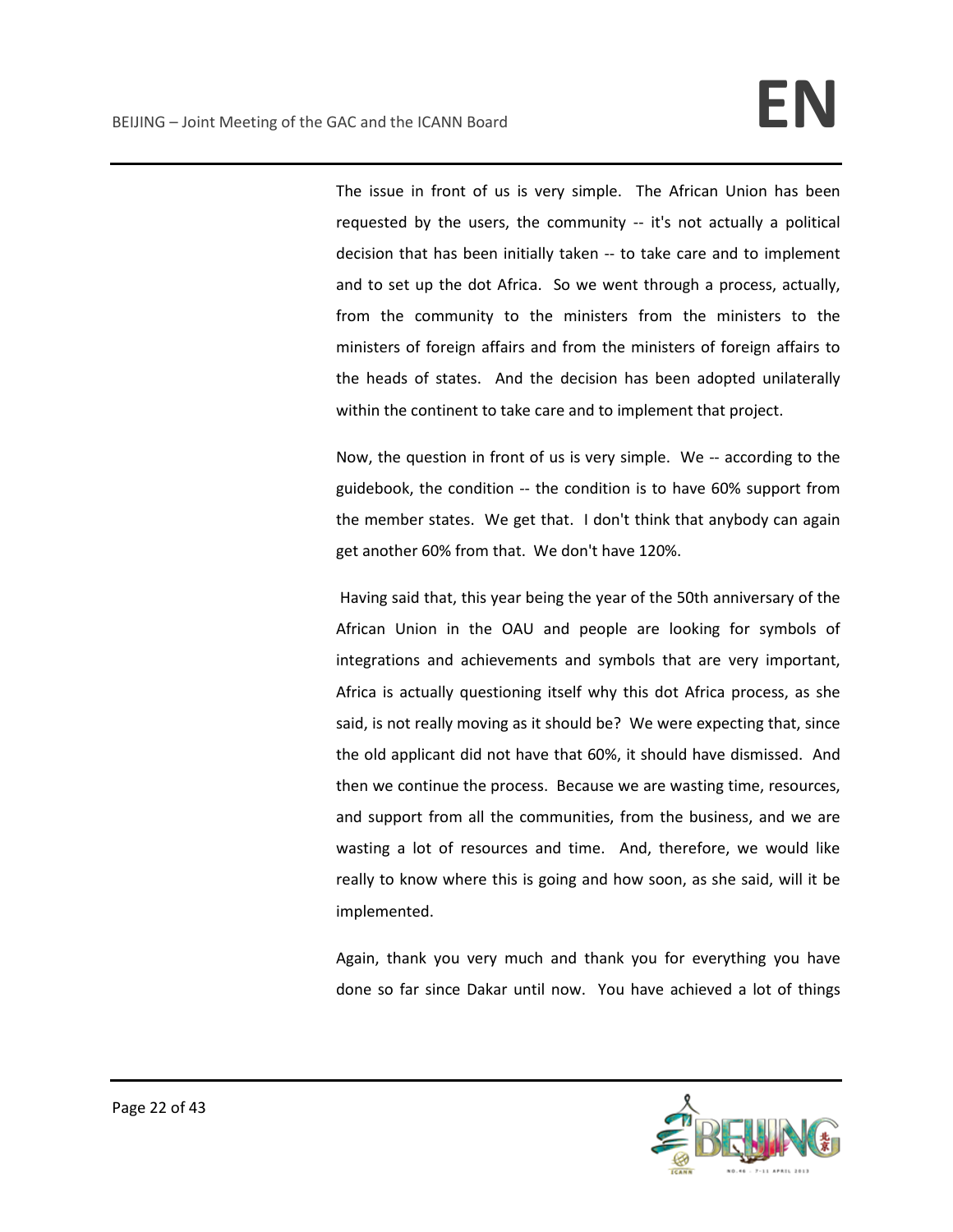within Africa. But, again, time won't permit that. I will take it up later on with you. Thank you very much.

HEATHER DRYDEN: Thank you very much for that elaboration, AUC.

So Cherine, please.

CHERINE CHALABY: Let me start by thanking our African colleagues for bringing this issue to the table. And we do understand the strong support that you just expressed.

> However, from the board perspective, I think it would be inappropriate for us to comment on a particular application at this point. But let me say -- and I'll ask staff if they want to add any comments. But we don't believe there is delay, any fundamental delays. And the reason for that is that the geo testing is done at the initial evaluation stage as part of the initial evaluation. It's not another step that's going to be taken afterwards. It's done at the same time or before. So, therefore, we don't believe that there is a built-in delay in the system because of that.

> I'll now ask Christine or staff if they want to add anything to my comment.

AKRAM ATALLAH: Well, this is Akram. We do not comment on particular applications. And the applications are going through the process. And, since their priority has not hit where we are in the process, they are not being

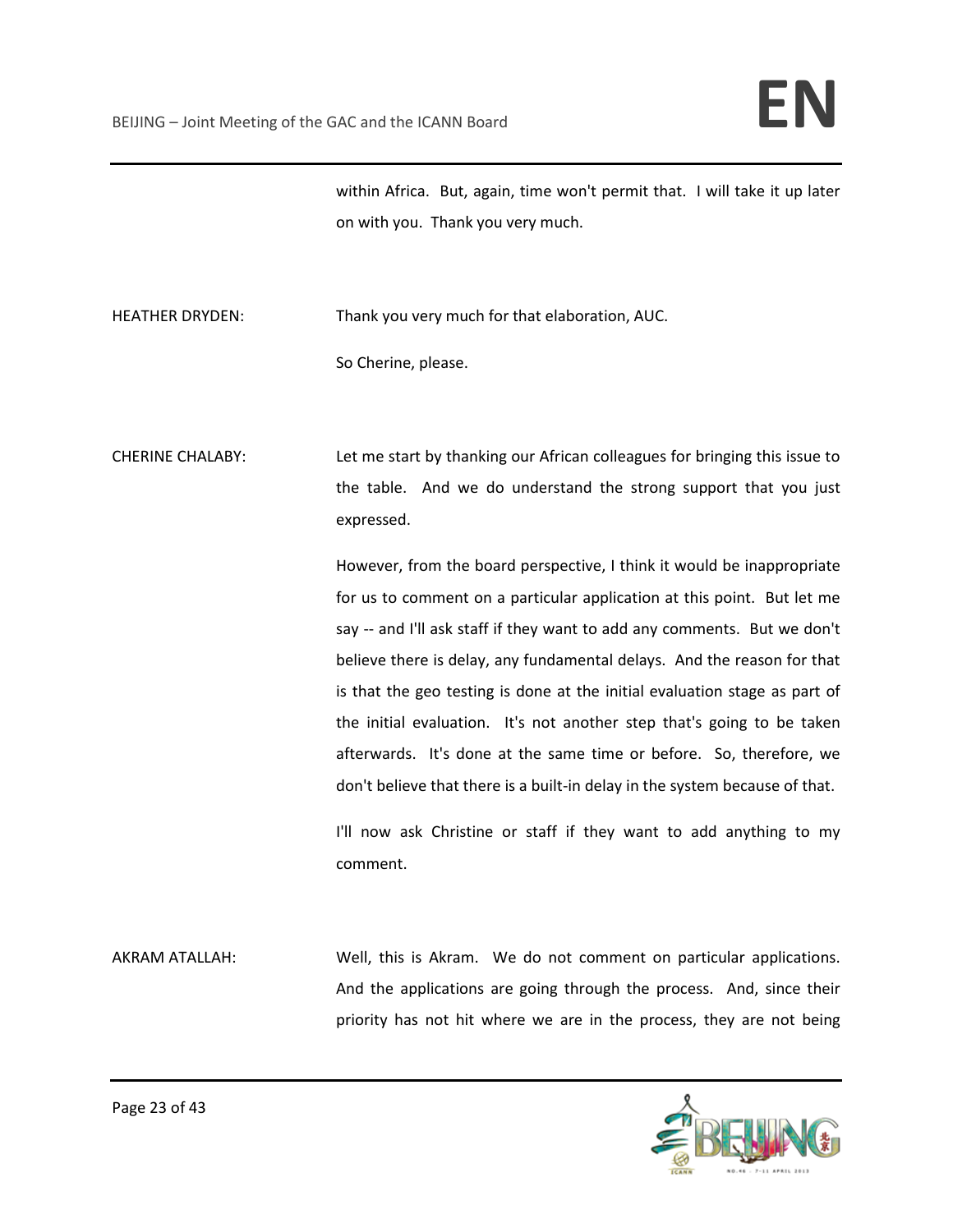delayed or being accelerated either way. So, when the priority of the application comes in the initial evaluation, the results will be announced for the appropriate application at the right time. Thank you.

HEATHER DRYDEN: Thank you, Akram.

Switzerland, please.

SWITZERLAND: Thank you, Madam Chair. And sorry for coming in late. But I have just a question regarding to your comments on the IGO -- on the reaction of the IGO proposal, if I'm allowed to ask a question. It might be a little naive, my question.

> Given -- and being happy that ICANN seems to have been able to find a solution with the trademark clearinghouse on dealing with thousands or even millions of trademarks on a second level, it is difficult for me to understand why it should not be possible to develop something similar for about 200 names or ICANN names of IGOs. So maybe the trademark clearinghouse could be an inspiration to develop something similar in that regard. Thank you.

HEATHER DRYDEN: Okay. Thank you. I think your question has been noted. All right. So I think we can move on.

> I'm looking at Brazil to ask a question about the -- ah. Okay. Which topic, New Zealand?

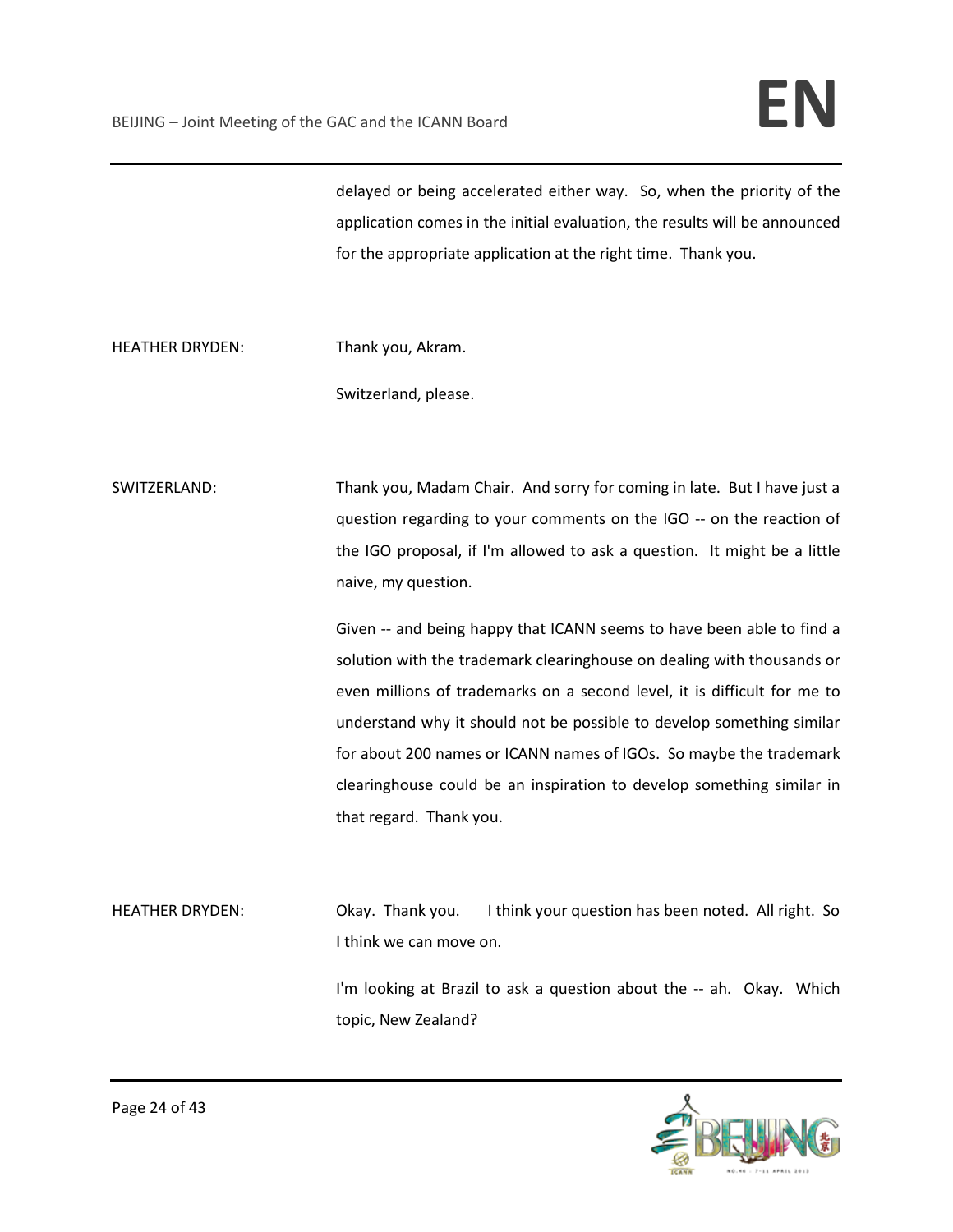NEW ZEALAND: Thank you, Heather. In the light of the concern expressed by our representatives of Africa, I think we're entitled to a better indication of just where dot Africa is, both applications are in the process, so that we have some indication of timing associated with the decisions. Thank you.

>> 307. We're doing 20 --

- CHRISTINE WILLETT: I can address the one dot Africa application has priority number 307. The other previously original D-O-T Africa application has priority number 1,005. And, as of last Friday, we just published initial evaluation results through priority number 108. 1-0-8. And we're publishing - we've been publishing 30 a week ramping to 50 a week. These evaluations are still in the initial evaluation process.
- CHRIS DISSPAIN: Sorry, Christine. If you can just address the question of contention sets being lifted to the highest priority number.
- CHRISTINE WILLETT: So certainly. The contention sets are not being -- results for strings in contention are not being pulled together. When we announced the prioritization draw and that proposal was put forth, the idea of consolidating contention sets was set aside. And initial evaluation results are being -- evaluations are being done in priority order, and results are being published based on priority number solely.

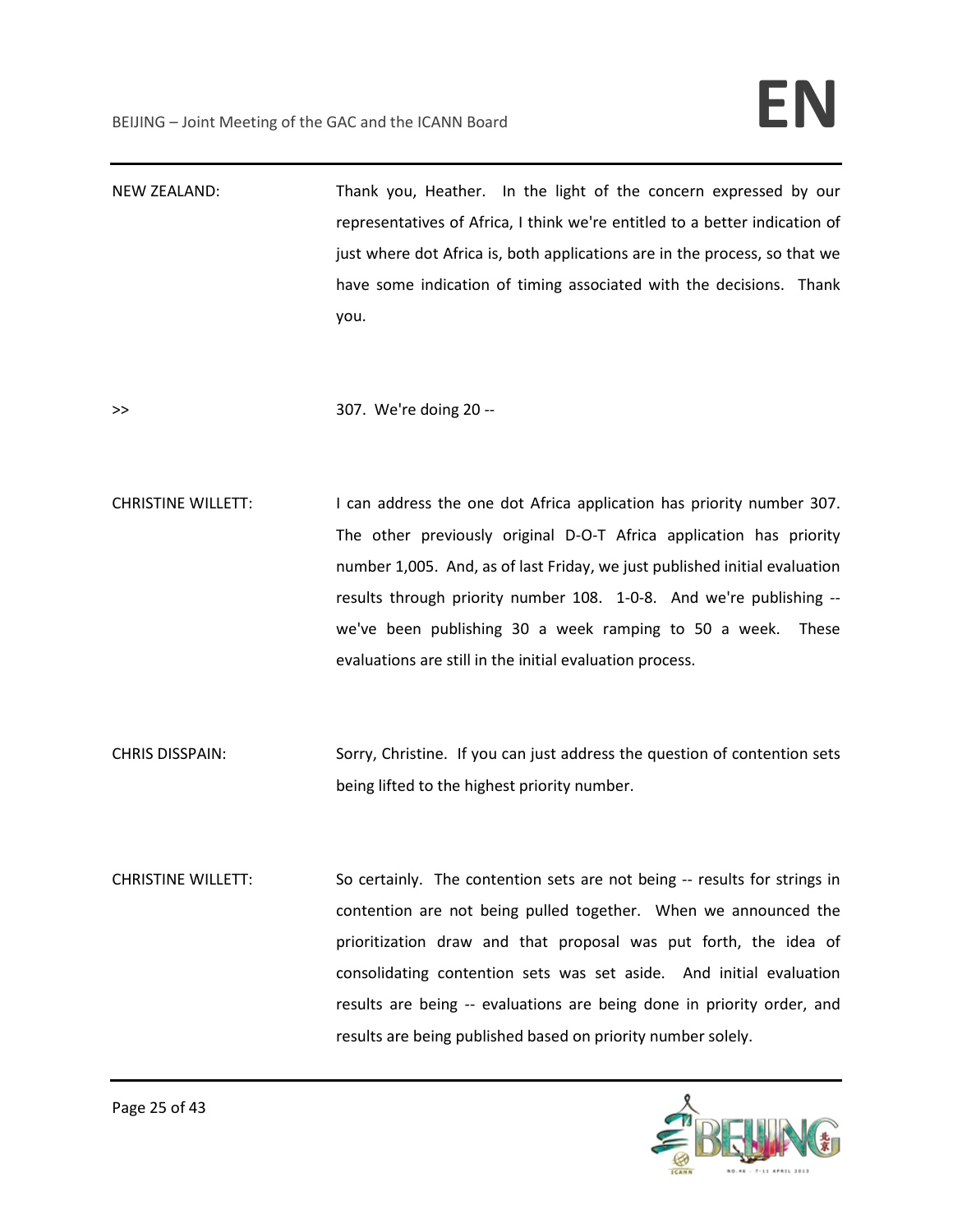HEATHER DRYDEN: Okay. Thank you for that answer. I see the AUC asking for the floor. But it might be worth stating first -- and I think you are perceiving this. But there is a great deal of sympathy in the GAC for our African colleagues and their concerns around this application. So do not mistake the degree of concern shared among colleagues here in the GAC.

Okay. AUC, please.

- AFRICAN UNION COMMISSION: Thank you very much for that statement, and we take it as something we can bank on something. Just a question to Christine simply to me. I am number 308. Should I wait for the number 1008 in order to get something on my evaluation, on the evaluation of my application? This simple question.
- CHRISTINE WILLETT: So each application is evaluated independently. They're not compared in any way. So, if your application was number 38, your results would be published in sequence. There are a few applications out of the first 108 -- 15, in fact -- for which initial evaluation results have not yet been published. They are the subject of either change requests, additional pending clarifying questions, or other issues and missing information. So we're following a process. And we expect that those held-back application results will be published in subsequent weeks. But all of our evaluation work is being affected in priority order.

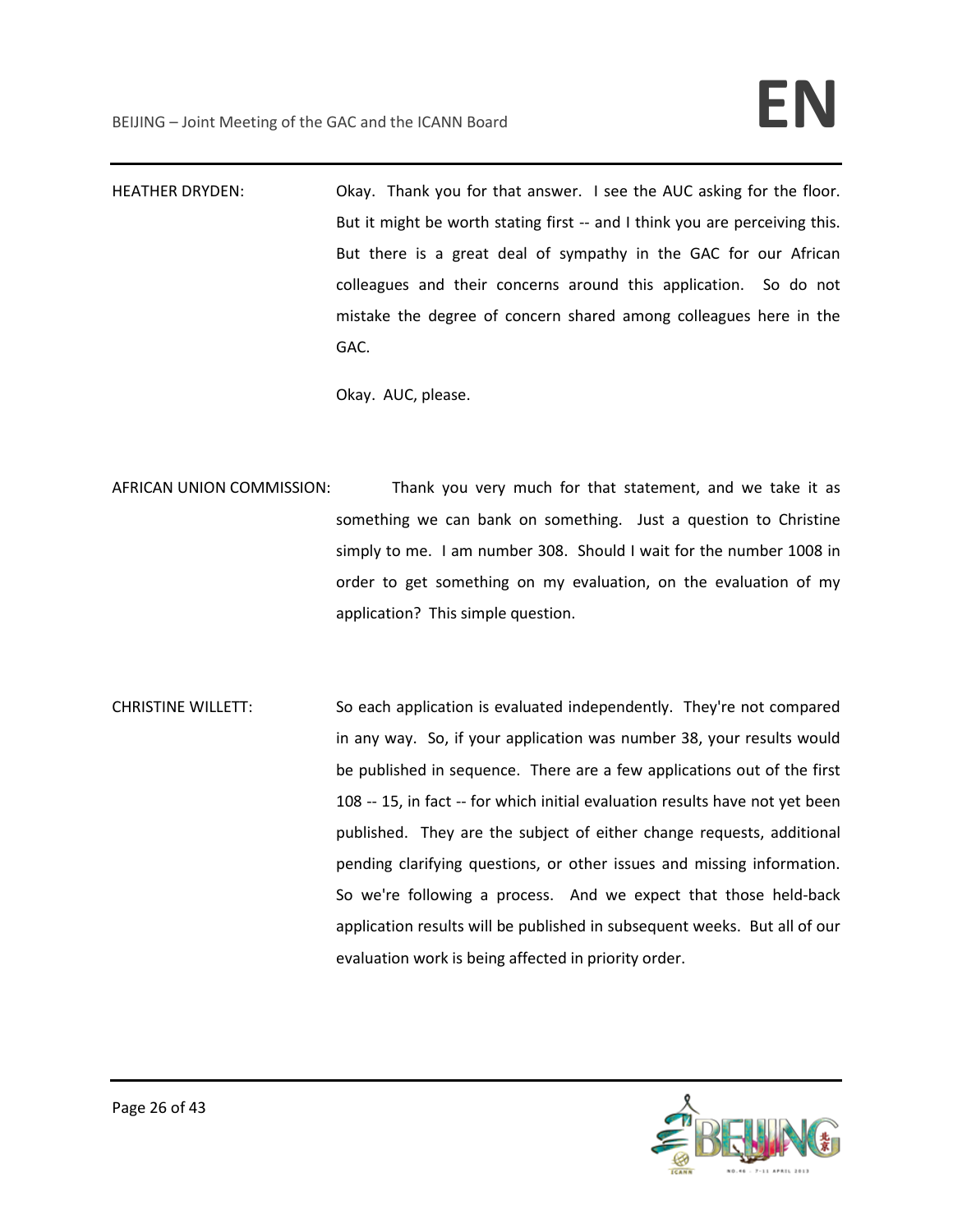# HEATHER DRYDEN: Thank you, Christine. So Chris is going to respond a bit further.

CHRIS DISSPAIN: I'm trying to get to a clear understanding that the gentleman from the African Union wants to hear. So, Christine, am I understanding -- if I'm wrong, please correct me.

> My understanding is that the evaluation of number 307 will occur, and those results will be published. And then, because there is another application that is in a contention set at this stage, then you have to then wait for that application -- is that not correct? You have to then wait for that application to be evaluated. If that application is found -- is rejected, then you proceed with your application.

> If both applications are approved, then they go through the contention set process. And, to be very clear, the issue that I think you have is a misunderstanding that the geographic -- that the test to see whether the application passes the geographic test of acceptance by countries were separate from the initial evaluation or happened before the initial evaluation. That is not the case. It is part of the initial evaluation. So, as the application is looked at, the geographic panel looks at and sees if it passes the evaluation.

> So I appreciate that you might not like the fact that the second application is some considerable time after yours; but, nonetheless, the process is as I have explained.

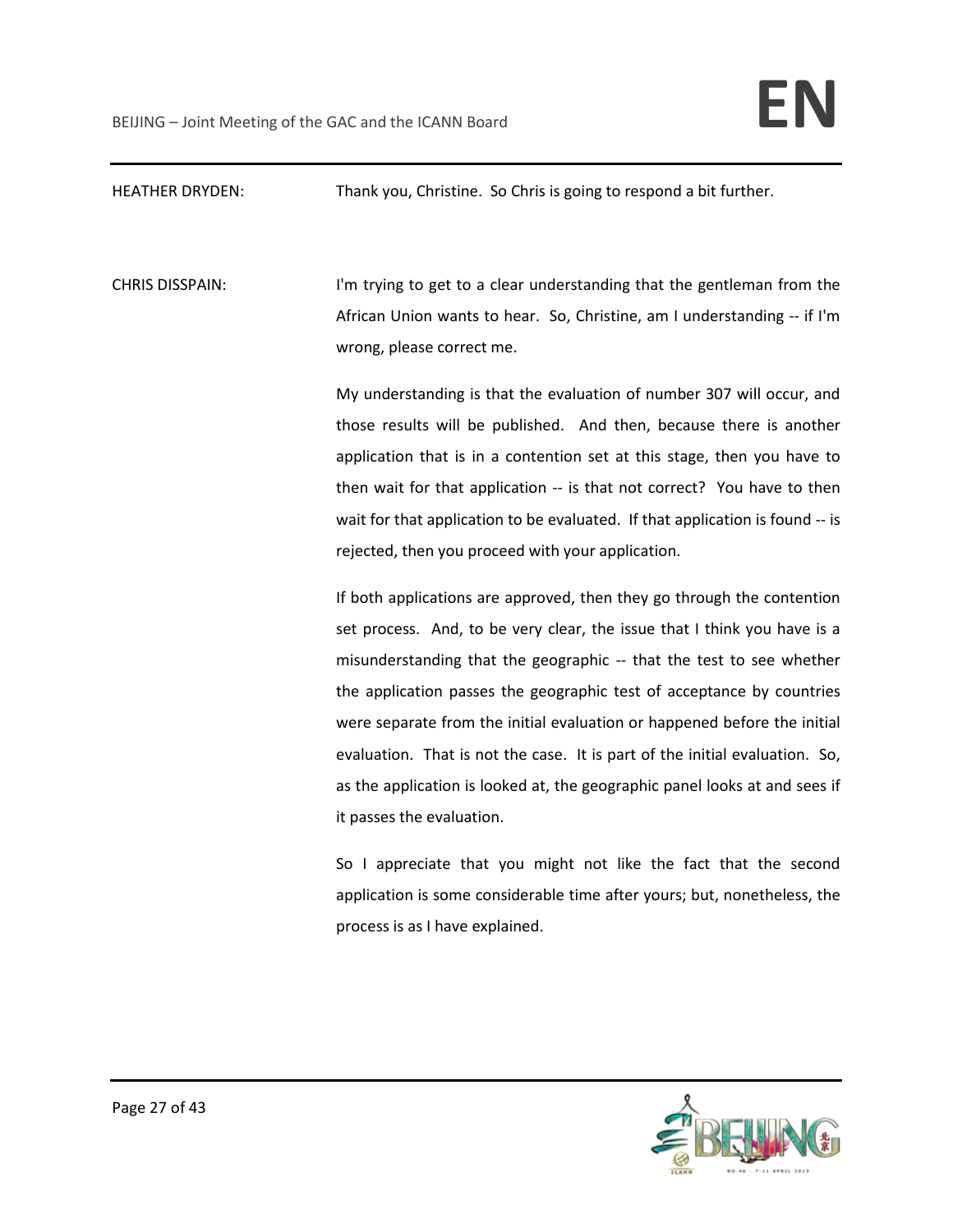AKRAM ATALLAH: The considerable time is two months, just to be clear, right? All evaluations will be done in August. And the second one is number 1,000. So it should be done half way between there and August. So we're talking about a few weeks, really, at the moment.

HEATHER DRYDEN: Okay. On this point, Norway? No. Okay.

All right. So I think we can move on again. So thank you, Brazil, for your patience. If you could please ask your question. Thank you.

BRAZIL: Thank you, Heather. Before asking my question, allow me to express that Kenya and the African Union have full support from Brazil on their positions in dot Africa. I think it's important to remark this.

> Allow me also to thank Mr. Fadi Chehade for the kind words with which he referred to the Brazilian steering committee yesterday at the opening ceremony. Thank you very much.

> Now my question. My question is more related to the timelines of the implementation of the gTLD program. We had a very interesting discussion with Mr. Akram Atallah on Thursday. And then a very important information was brought to the GAC that the 31st IDNs, gTLDs that have passed the initial evaluation process would be ready to have their agreements and contracts signed on the 23rd of April. And, as you know, GAC is shortly issuing advices. And there's a possibility that one or more of those advices can refer to one or more of these agreements that would be ready to sign the contracts on the 23rd. Then

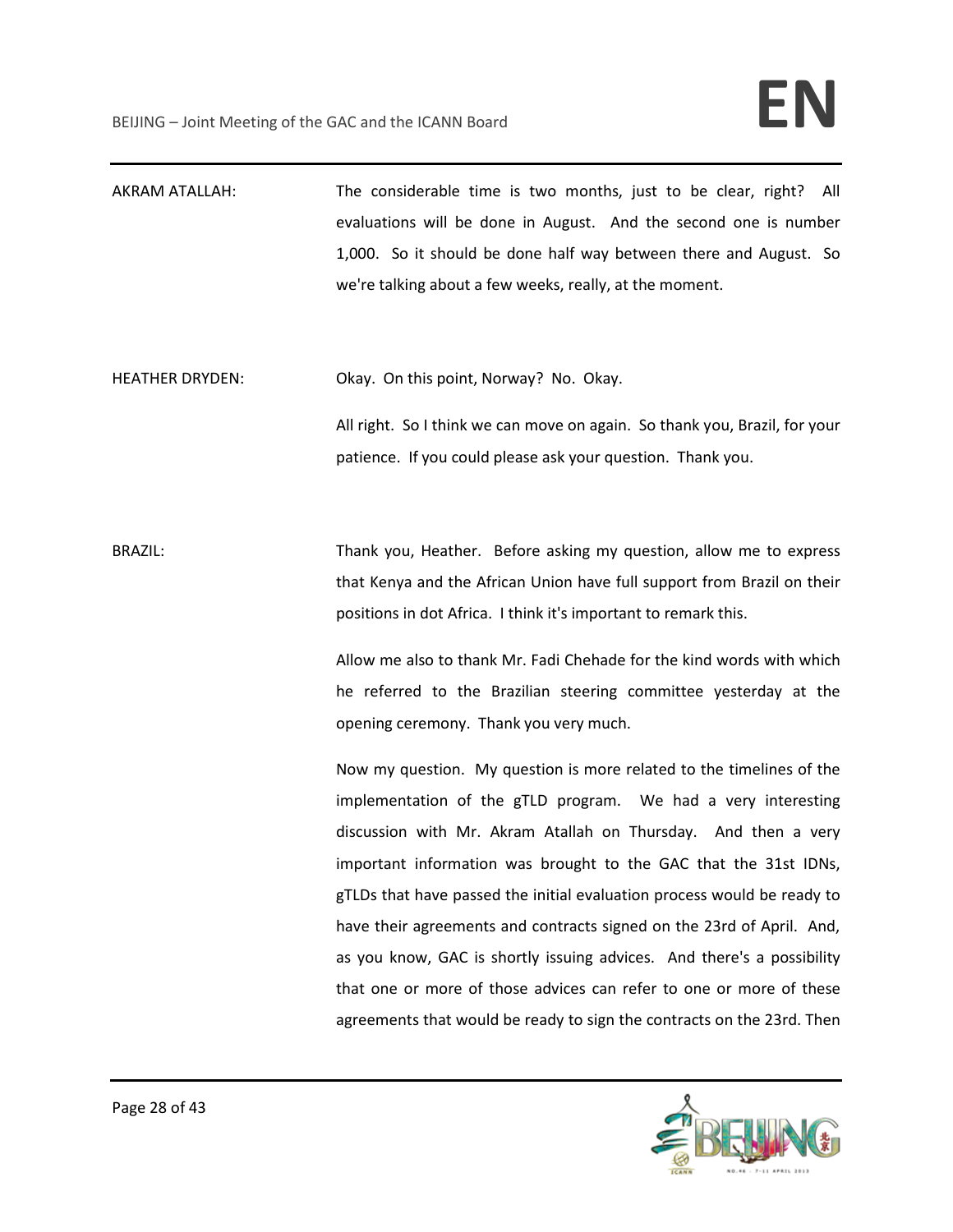my question is how is -- there is a sense that these two timelines are overlapping and that they're not compatible. And I would like to hear the board views on this. Thank you.

HEATHER DRYDEN: Fadi, please.

FADI CHEHADE: Let me clarify that the goal is for us to be prepared around April 23rd to start signing some contracts with new registries. But, frankly, it is a goal. It is not a set date. We are working with the registries to find -- to finalize the agreement with them. We have posted the agreement for public comment. We're analyzing the comments, as we speak.

> So we are moving, as I'm sure you've noticed lately, on a faster clip trying to get things where they need to be.

> But there's no commitment to a particular date. We will do this in the right order. We will -- we are waiting for your advice. It will be part of our thinking and planning and evaluation. And then, based on that and the community input that we're getting, we'll move forward. But no date is going to drive us towards doing something that is not in the right order or considering all the advice from you and the rest of the community. You have my assurance of that.

HEATHER DRYDEN: Thank you, Fadi. Brazil.

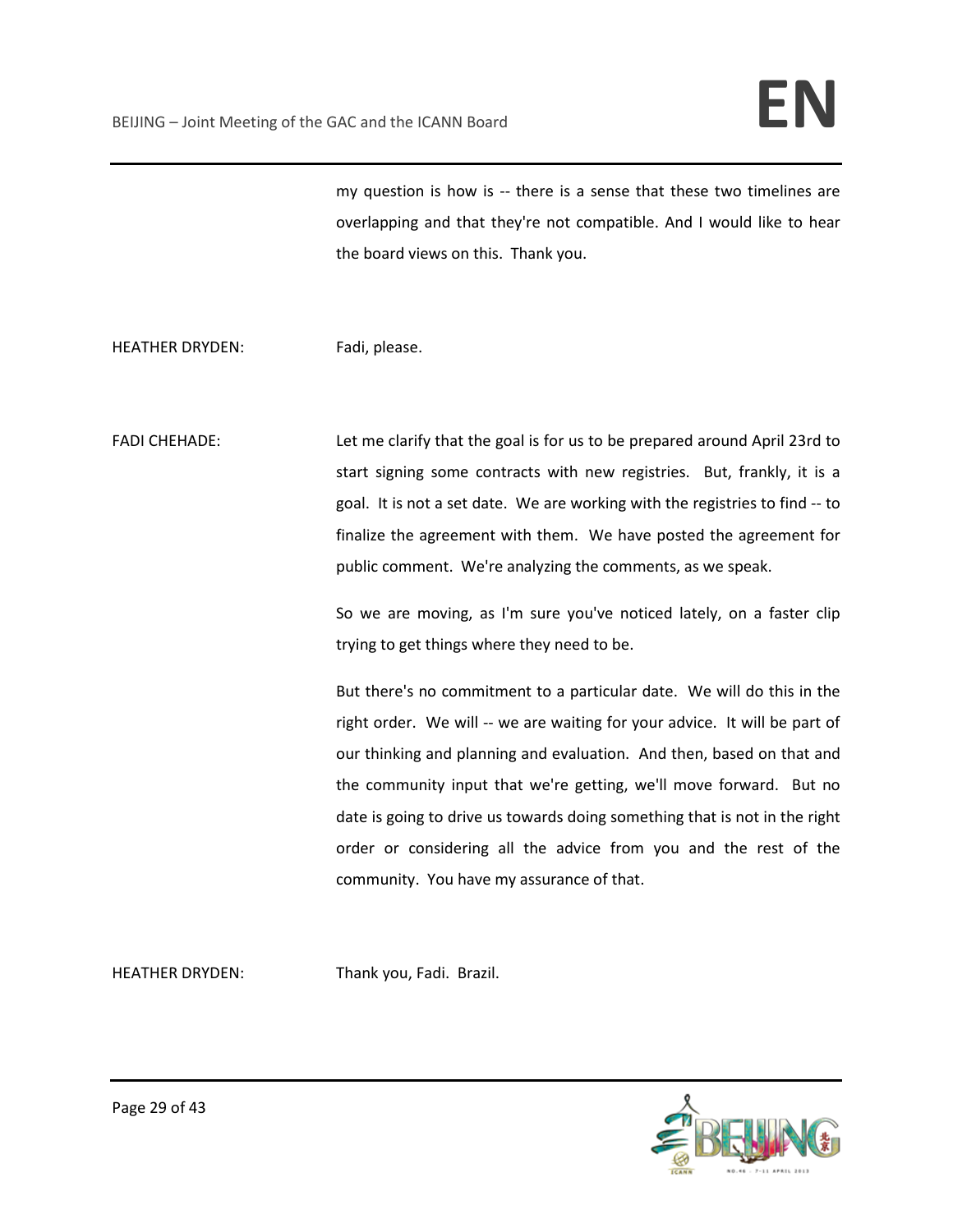BRAZIL: Thank you very much. It was very clear the explanation. Thank you, Mr. Fadi.

HEATHER DRYDEN: Okay. So you mentioned the contracts for the registries. And I think this lets us move into the registrar accreditation agreement. And this is something that, of course, that the GAC has been paying attention to for some time. And we've heard from law enforcement. And we're aware that the negotiations are still ongoing. So we might have some questions for you. But, if it's possible to update us as well on what's happening, that would also be quite useful. So I'm looking around to see how we might kick off. Fadi. Please, that would be great.

FADI CHEHADE: This is one subject I'm very, very happy to be here to brief you about.

The registrars have been negotiating their new registrar agreement with ICANN for a little more than 20 months. I inserted myself into this process quite intensely in the last 2 1/2 months. And I did because I had listened to you, to the community, to many people. And it became very clear that we need to bring the new RAA to a closure and to embed in it some critical pieces that many of you had, frankly, signaled are important here and in other parts of the community.

So I'm very, very happy to inform you today that we and the registrars, based on the registrar agreement we posted a few weeks ago, have now reached agreement in principle to move forward with the 2013 RAA.

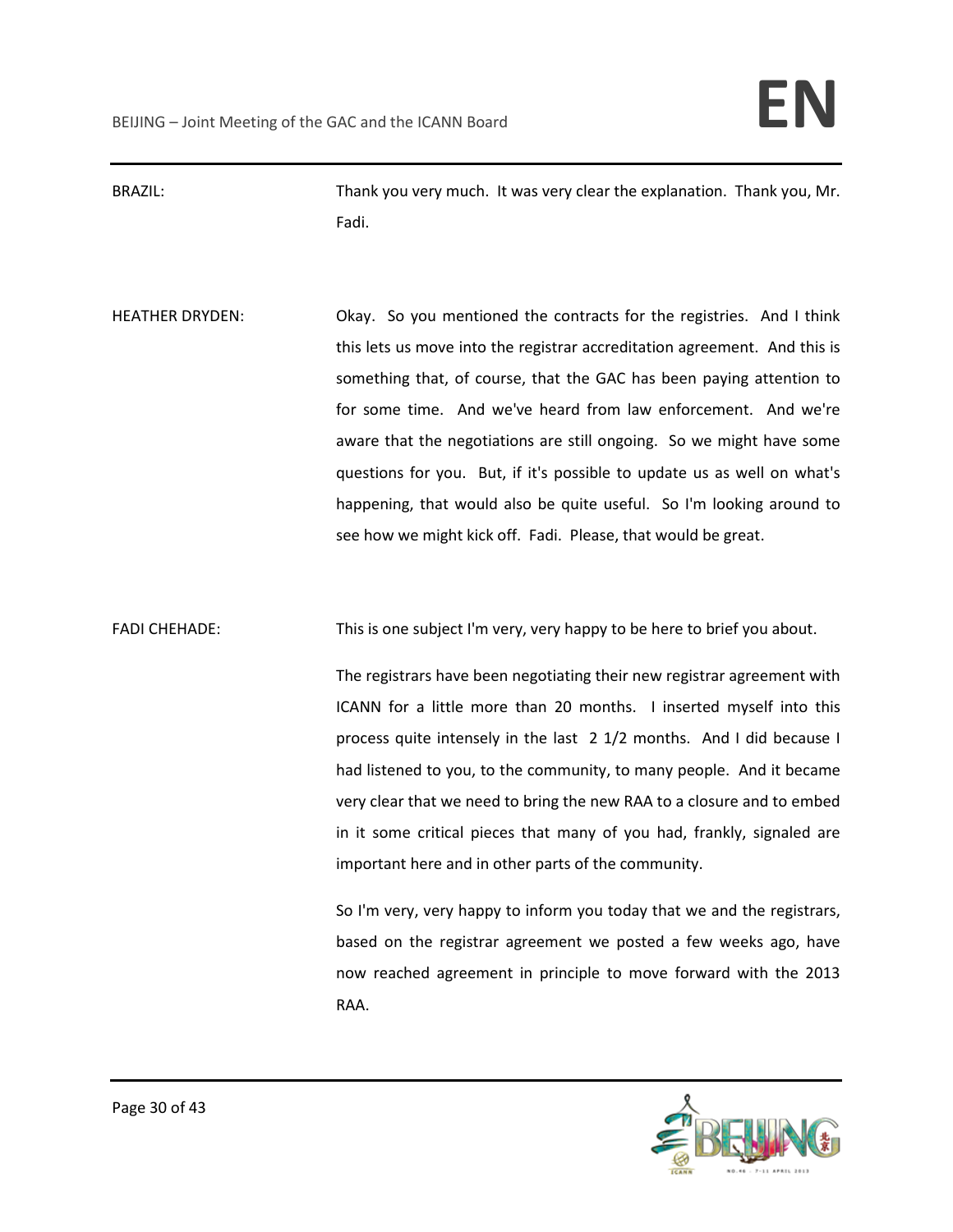The 2013 RAA includes some remarkable additions. I'm going to walk you through them quickly.

All 12 law enforcement recommendations -- I emphasize all 12 law enforcement recommendations have been addressed in the new version of the RAA. For example, the registrant WHOIS and the account holder e-mail or phone verification and field verification are now part of this agreement. This is even beyond where the law enforcement representatives left the table last year. This is further than they even know. So we were able to work with the registrars on even an improvement of their last position.

Secondly, we now have abuse points of contact for law enforcement guaranteed with the registrars.

Thirdly, something that was not expected because there is a PDP process that is ongoing for the proxy/privacy specification, we have worked with the registrars to include an interim proxy/privacy specification for the protections to be in place now until a PDP is completed. This is a fantastic new addition to this agreement.

Next we have created new data retention obligations, many of which law enforcement asked for, so that they know the data they need is there when they need it.

We have a new WHOIS SLA that actually addresses many of the concerns that came from law enforcement and one that is particularly important for me, next, is that we enhance the compliance remedies in that agreement so that our compliance team has the necessary process and the necessary remedies to achieve what they need to do.

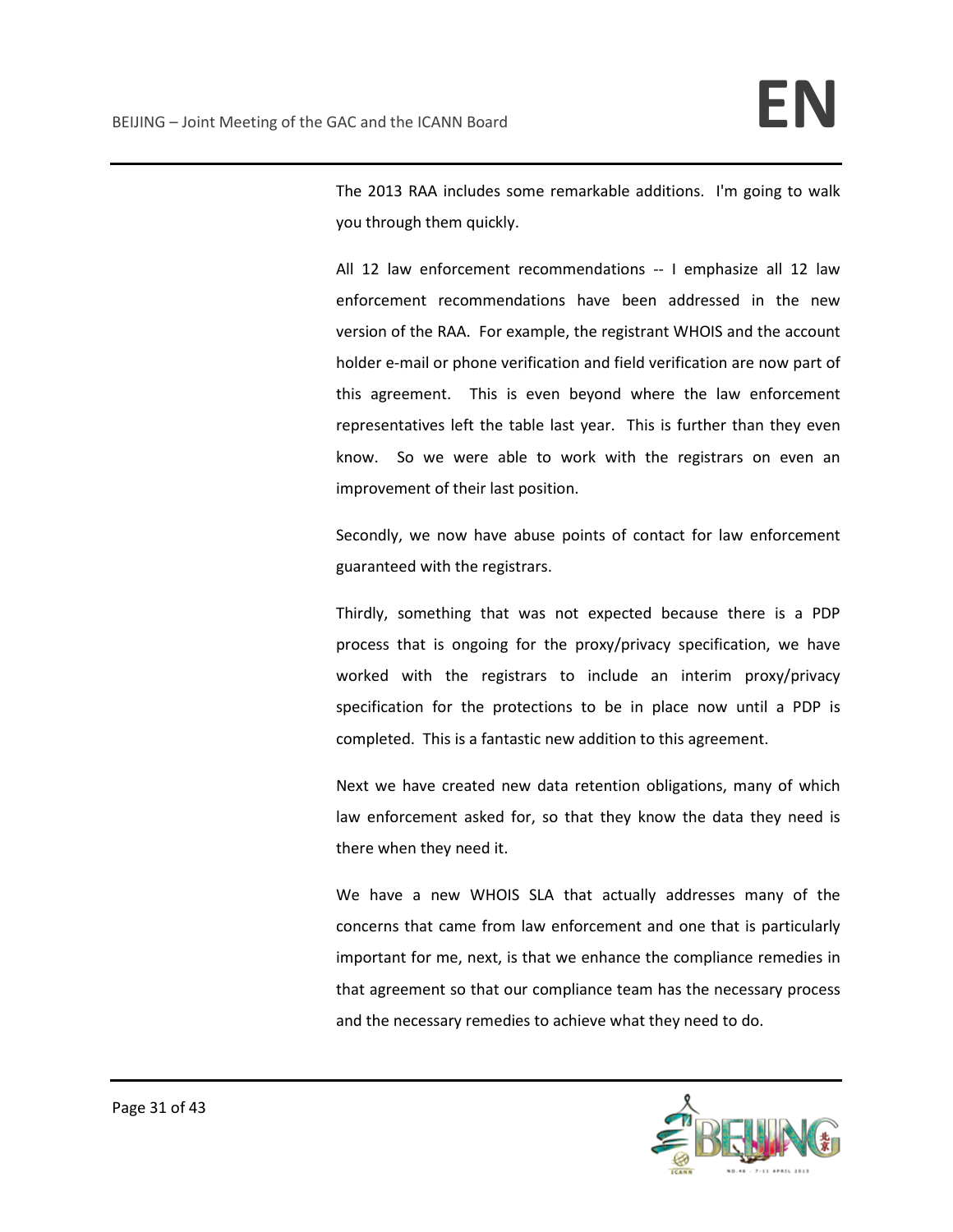We have also now added a prohibition against cybersquatting as part of that agreement.

We have added additional technical specs, DNSSEC and IPv6, to ensure proper promulgation of these important specifications.

And then I come to the last three, which I want to emphasize, because they're the most important three. First, we have extended the obligations that these registrars are signing up to in that agreement to their resellers. And we now ask them for the very first time to submit the names of their resellers. This is important. I imagine you can see why.

The second of the last three, we have now agreed with them on a new registrants rights and responsibilities document, which is not only embedded in the contract and is enforceable in the contract but we've even agreed on a form of it in plain language that a registrant can read and understand. And we will be promoting this with them. It is not just a document to promote. It is an enforceable document as part of the contract.

And, finally, we have also created for the first time in this agreement a clear path for negotiation and amendment. So we don't end up spending another 20 months next time we need to amend this agreement. Many of you may have read in the press and in other places in our Web sites and blogs about the intensity of that particular part of the agreement. But we now have two new amendments in this agreement. The first one is called an extraordinary amendment, and it is designed to allow the board in narrow, well-defined cases in the

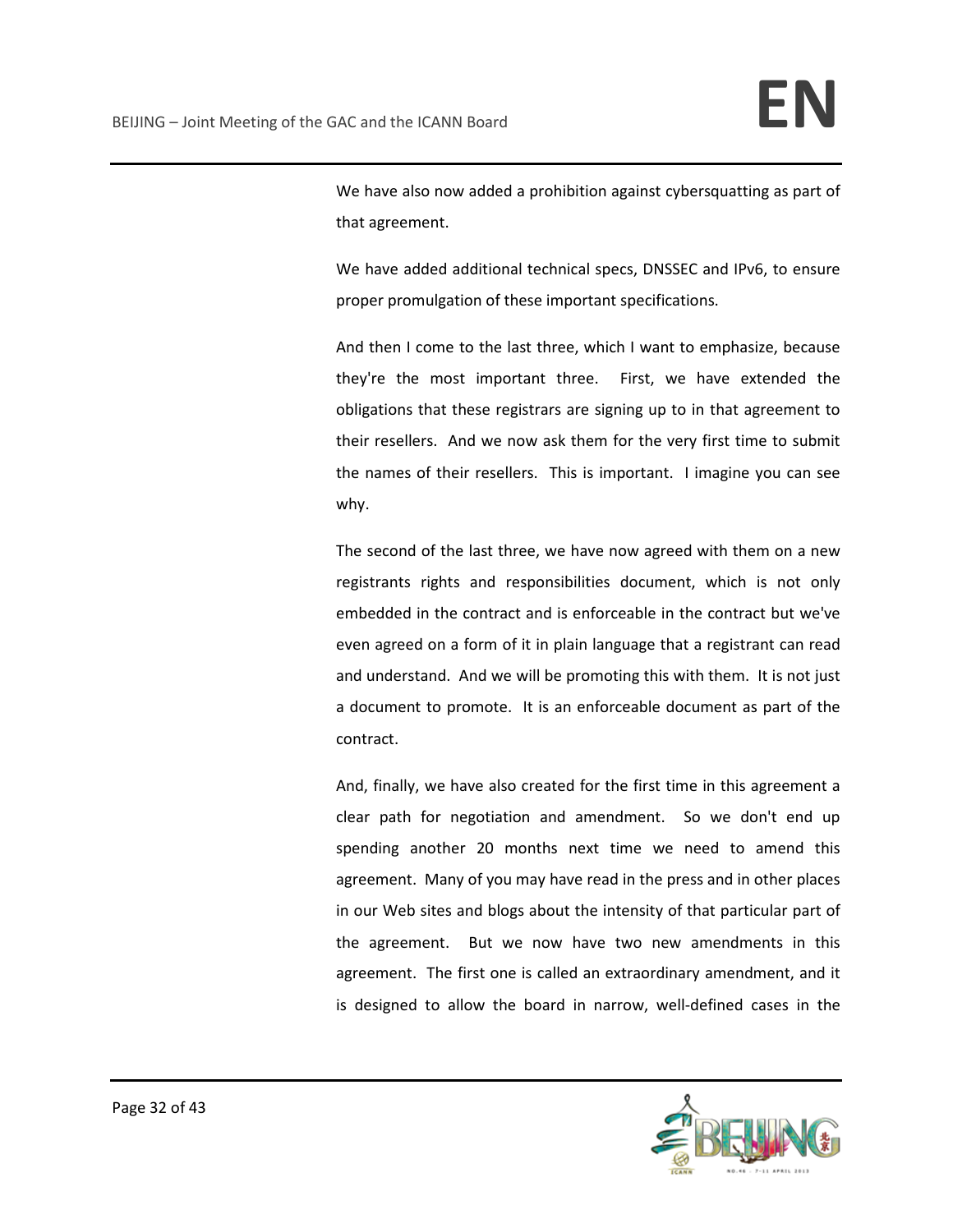public interest for compelling and significant reasons to actually amend the contract.

We have also added another amendment process that allows us at any time to make a request to sit down with them and amend the contract. And we will proceed in that path with them moving forward.

I'm just giving you the very high-level components of this intensely negotiated agreement. These are significant steps forward in many ways. We have completed all of this in good faith with the registrars.

And I want to tell you that we did this in a new spirit. And you can ask the registrars and ask the people who have been familiar with this contract, which is still out for public comment. We have done this in the spirit of responsibility. We have talked to the registrars that together we should raise our collective responsibility to the public and do things because it's the right thing to do.

The industry needs and has responded to my request to rise above the negotiation and understand that we have a responsibility to the public and to the public interest and, therefore, we want them to work with us.

And, frankly, when you look at this list, it is very, very impressive. I'm very pleased with it. And I ask you to consider and to appreciate that we negotiated this in good faith, and that's the deal on the table.

We are still in a public comment phase. We will release the full revised agreement, which actually the revisions are very limited to the areas that we have noted in the last posting of this agreement. So there are no new areas we discussed with them since we posted the agreement

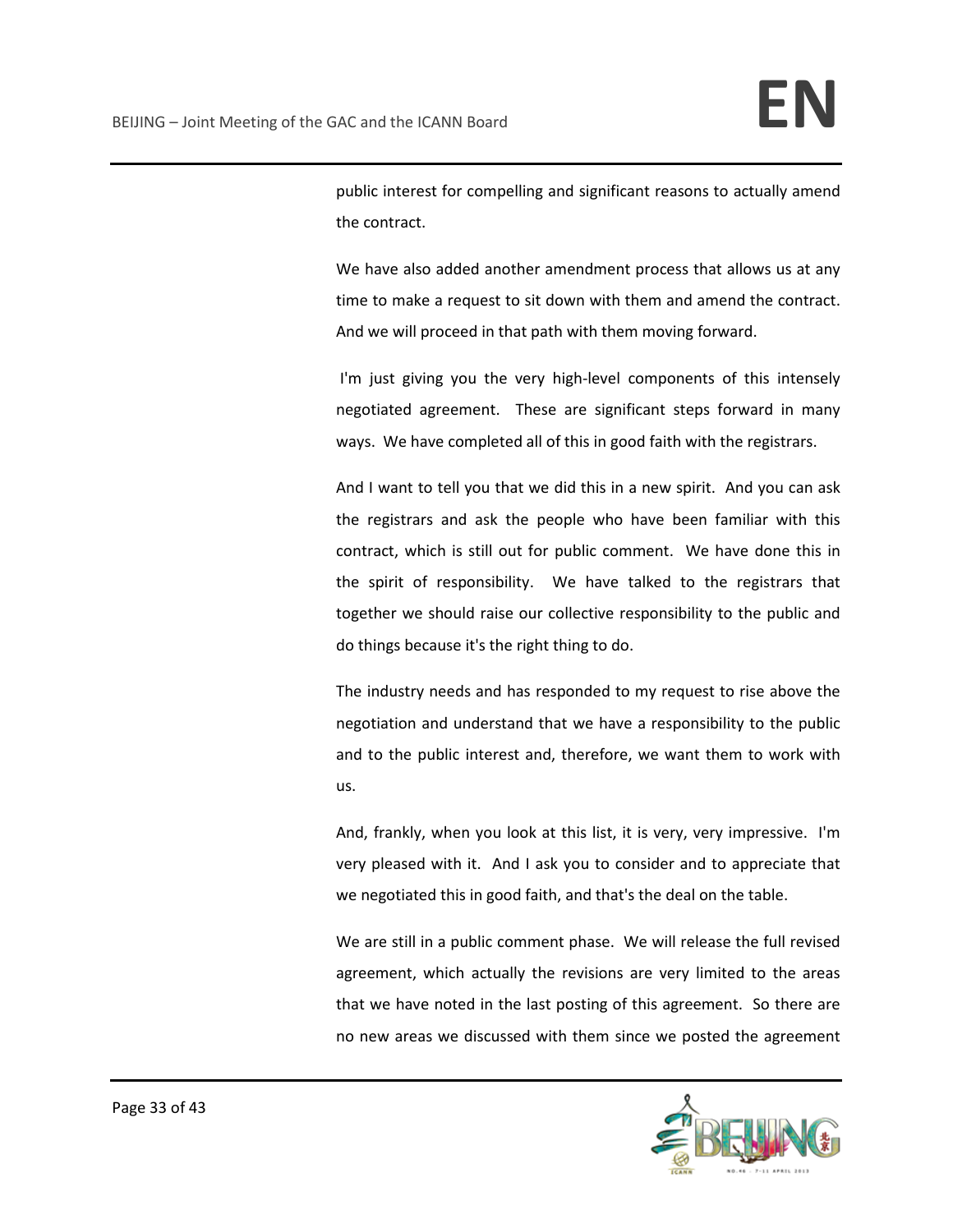for public comment a few weeks ago. But we will issue a slightly amended version that includes everything we've agreed to and that should be out this weekend. And we look forward to working with you and with them to really raise the public interest and raise the status of our industry and how the registrars work in it moving forward.

HEATHER DRYDEN: Thank you for that update, Fadi.

E.U. Commission, please.

EUROPEAN COMMISSION: Thank you, Madam Chair. And thank you, Mr. Chehade, for this update. Your personal involvement into these complex negotiations has been noted; and we're thankful for your help in bringing this, it seems, towards a conclusion.

> Now we -- the European Commission does not take a position on anything until we see the thing, and we understand that the contract is not yet finalized. So we will reserve any judgment we might possibly wish to make until we see the final results.

> I also should note -- and this is -- since we are for the record -- We are in an open session. For the record, our position is that we as part of the GAC gave you the political indication of what we thought was important to put in the Registrar Accreditation Agreement. But the nitty-gritty details of the content of that agreement is a matter of negotiation between two private parties, whether it is ICANN and the registrar, specifically ICANN and the registrars.

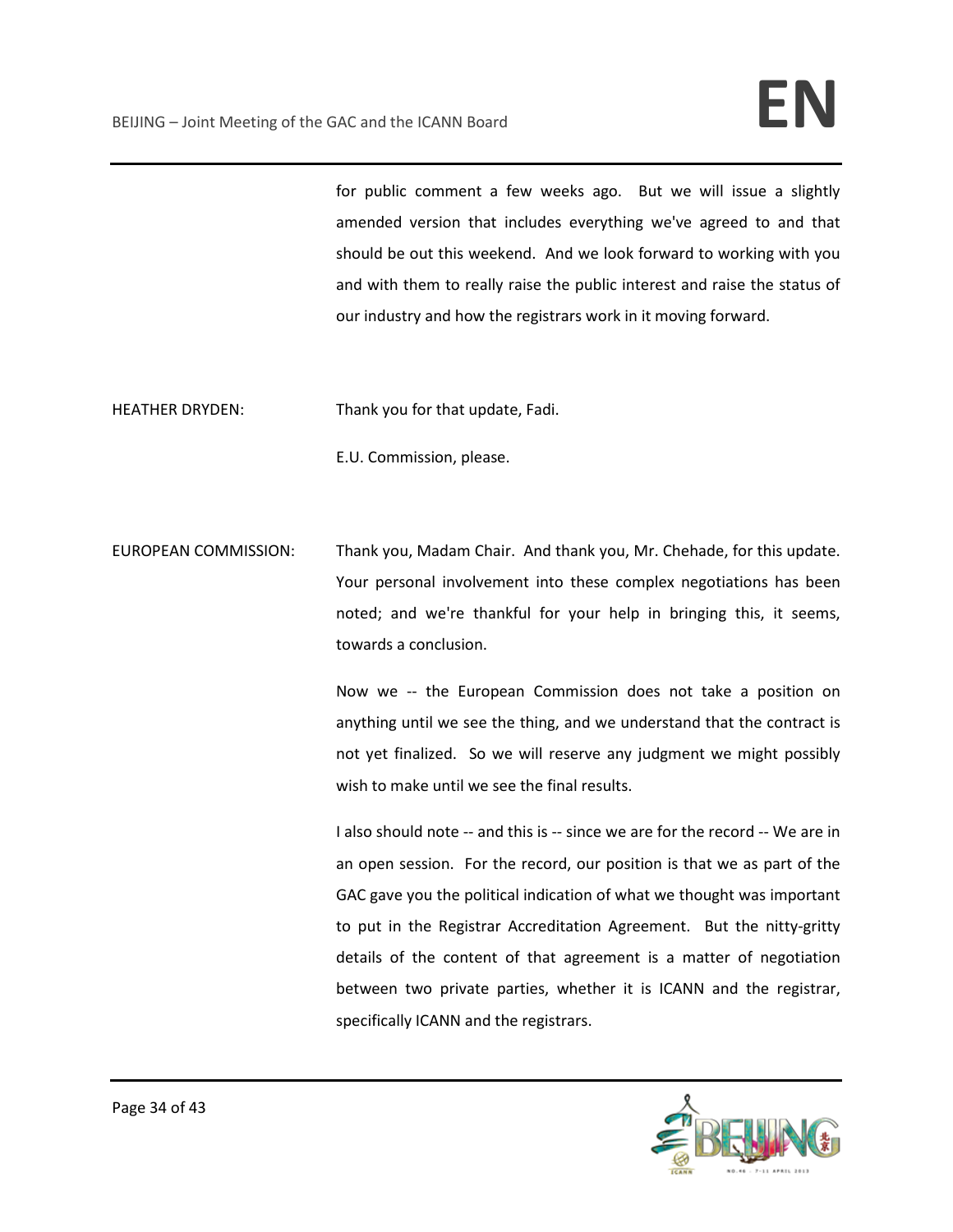I just would like to have a confirmation from you, from the board, that you have an understanding how important it is for Europe to work together in the fight against cyber-crime.

You might know the European Union has recently launched a European Cyber Crime Centre. Representatives of which are us at this meeting. But also to ensure that others' interests and rights are also protected. I'm referring here not only to privacy and personal data protection but also to other rights in general and to ensure that the rule of law is preserved into whatever procedure will be finalized in the Registrar Accreditation Agreement.

We understand -- and I conclude here. I understand that in the draft new Registrar Accreditation Agreement, there are exception procedures envisioned to make sure that registrars which are subject to European Union or its member states' jurisdictions do not have to violate European Union law, which, of course, would not be acceptable, in order to comply with the Registrar Accreditation Agreement.

I would just like to impress to the board that this particular MOU, Mr. Chehade, that this particular process, this particular exemption procedure and in general the fact that applicable law has to be accepted, must be preserved throughout the process towards its conclusion. Thank you.

FADI CHEHADE: I can confirm that's the case.

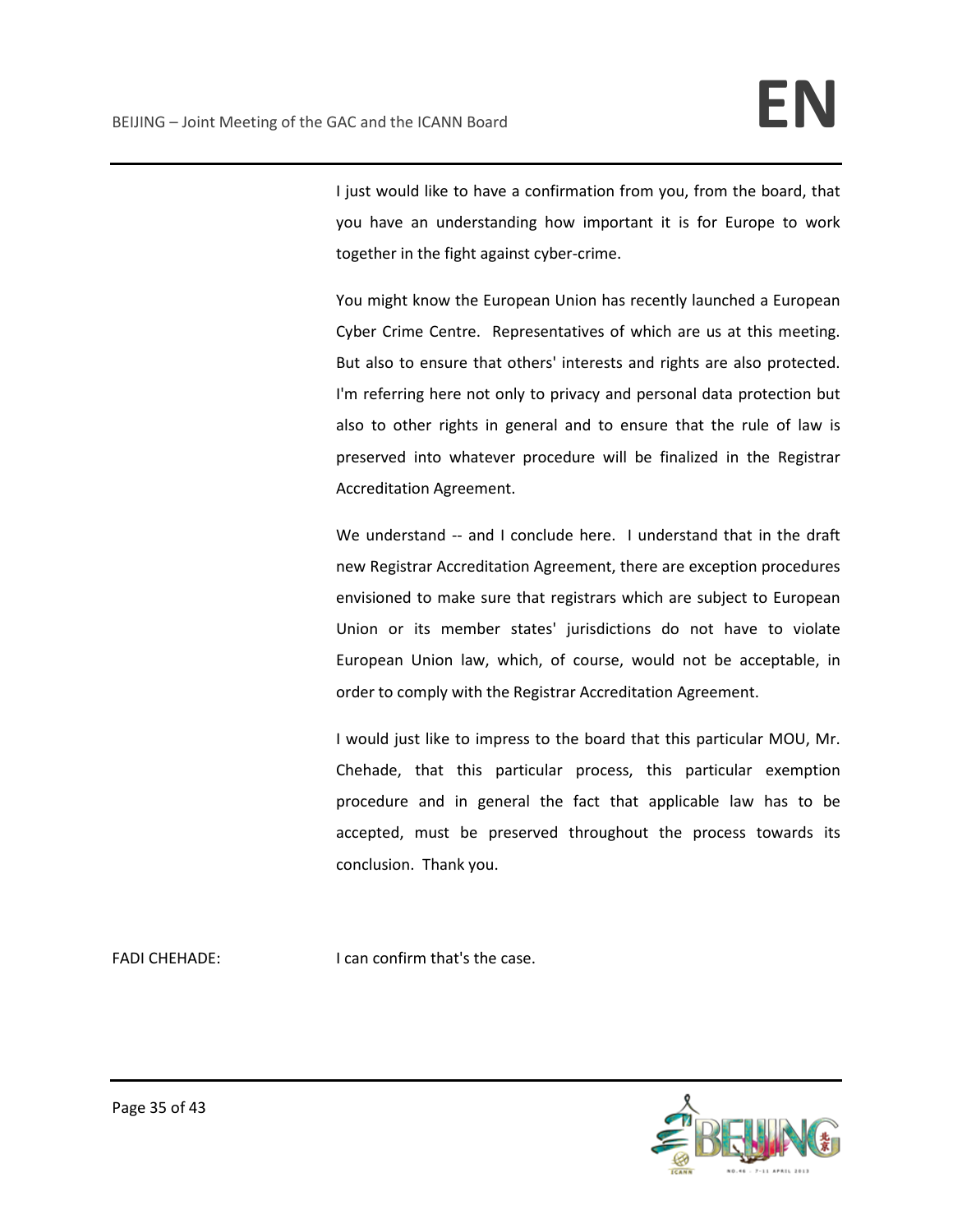HEATHER DRYDEN: Thank you. So next I have United States.

UNITED STATES: Thank you, madam chair. And thank you, Fadi, for providing such a welcomed update. Obviously, you know, we have been quite committed to being a partner with ICANN and the registrars on this important initiative. We are very gratified for all the effort that has been applied, and we, too, look forward to seeing the final document.

> I think you can probably expect to see some words in the GAC communique on the initiative. Thank you.

HEATHER DRYDEN: Thank you, United States.

And Australia and then Fadi would like to comment further.

AUSTRALIA: Thank you, Chair. Really just to add -- to echo the sentiments of my U.S. colleague. This certainly seems like a very welcomed development. Again, look forward to seeing the data house. But obviously the GAC - this is something the GAC has been looking to for some time. I really did want to make a sort of positive comment and welcome this development and to also welcome another development.

> I know just recently, I think yesterday, we received a response to a request for GAC advice earlier about ICANN's contractual oversight of parties involved in the global DNS industry.

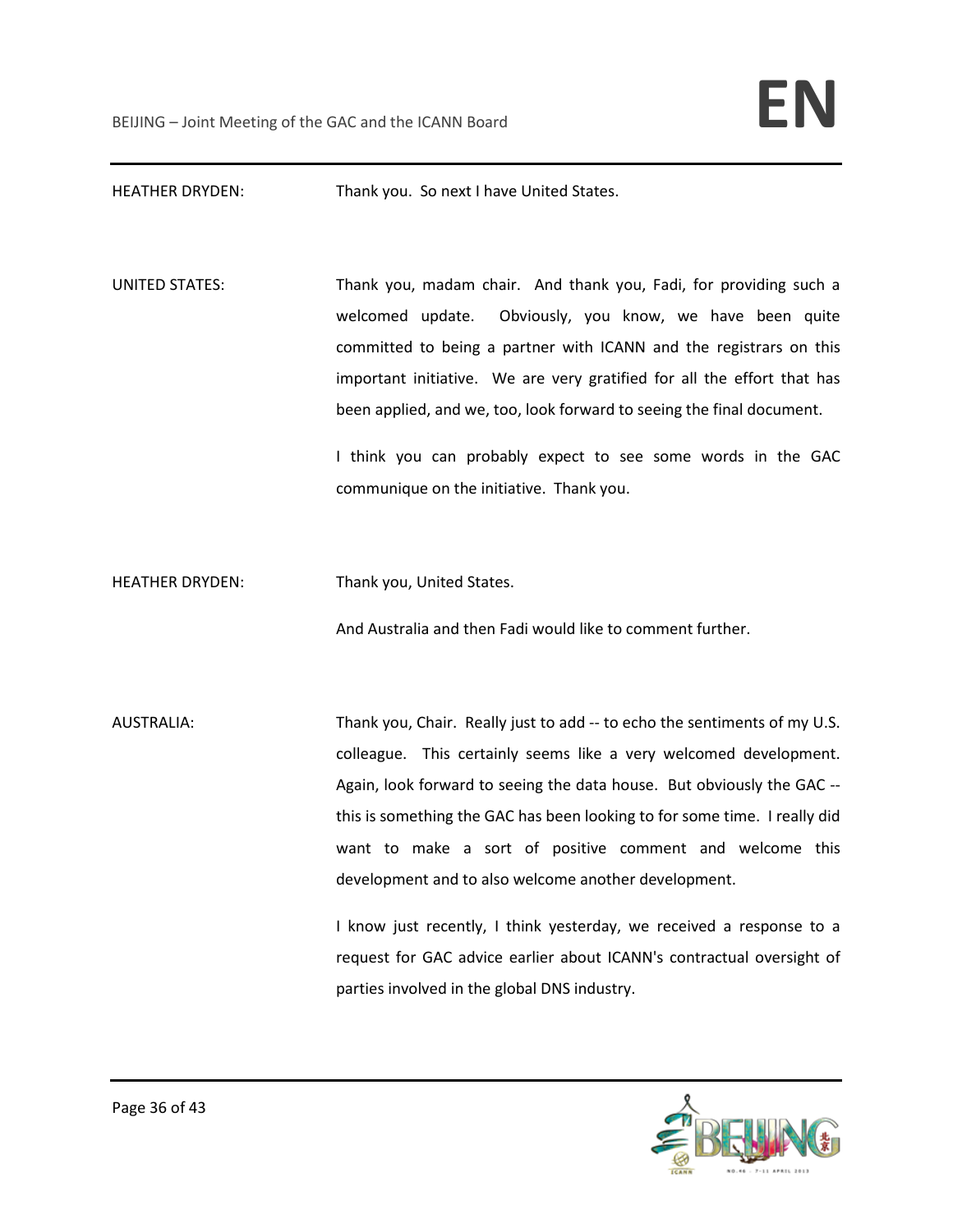Again, part of a broader package related to ICANN's compliance activities, the RAA, WHOIS and so on. So two very welcomed developments. So thank you very much.

FADI CHEHADE: Thank you. Thank you for the comments.

I just want on the record to say something on behalf of the registrars who are -- some of whom are here, many are not.

I want to put on the record that to my not -- maybe a bit of surprise but to my delight, the registrars did not need to be dragged into doing the right thing for the public.

Once we had a discussion at the right level with the right level of people involved, they rose to the occasion. And I want to thank them and note it to all of you that we have a new spirit in the community, a spirit of responsibility, a spirit of understanding that this is a two-way street. And so I want to thank them and note their great cooperation on this.

HEATHER DRYDEN: Thank you, Fadi.

Are there any other comments on this topic? Okay. I don't see any further requests.

We are getting quite short on time. We have about five minutes remaining, and then I understand the board has to go on to yet another meeting. Okay. All right.

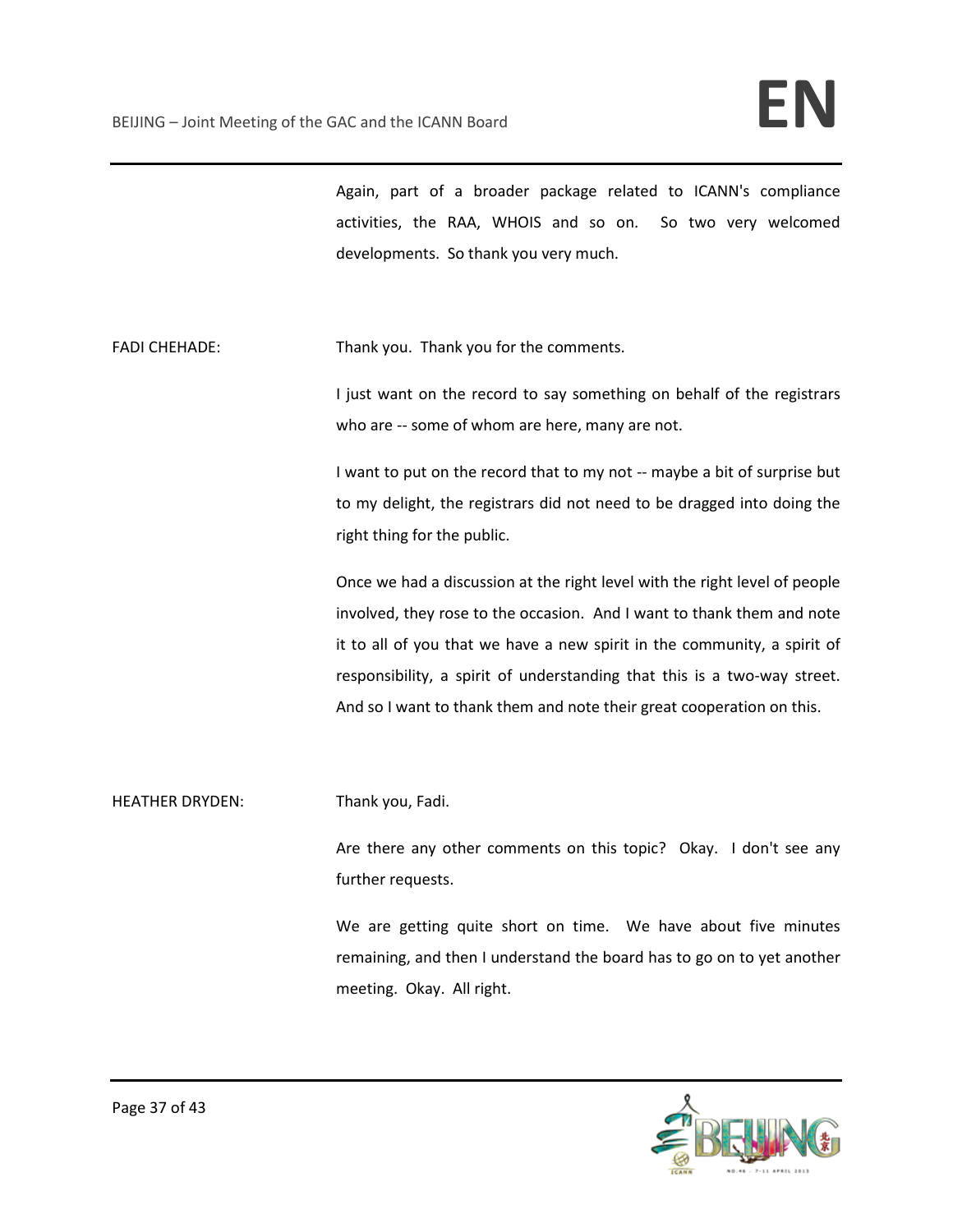So I believe we have a question a request for an update on ethics and conflicts of interest. So E.U. Commission, did you want to raise this?

EUROPEAN COMMISSION: Thank you, Madam Chair, for prioritizing this point. Since we know that we have not a lot of time available and we took note of the ability of the board to answer 1/4 to 1/2 of our questions. But my request was -- is to have an update on what is the status of your work on updating and strengthening your ethics and conflict of interest policy across the organization. Because the last time we were updated on this, you were in the process of concluding three internal reviews. We were given the results. We had the presentation. It was back in Prague, if I remember correctly, on one of those reviews.

> And then I must admit that I got a bit lost. And I did not see any further decision by the board. But this might mean that I missed those decisions.

> We would like not necessarily now, at least from the European Commission we will be fine in receiving a written answer from the board as soon as possible after this meeting. But we would appreciate to have a comprehensive assessment from the board and senior staff of where we stand on the commitments taken by the board and the organization quite some months ago -- I would say quite some years ago by now -- on how do you strengthen ethics and conflicts of interest policy, not only for the board, not only for the gTLD program, but for the organization as a whole across all the board, across all of its policy areas. Thank you very much.

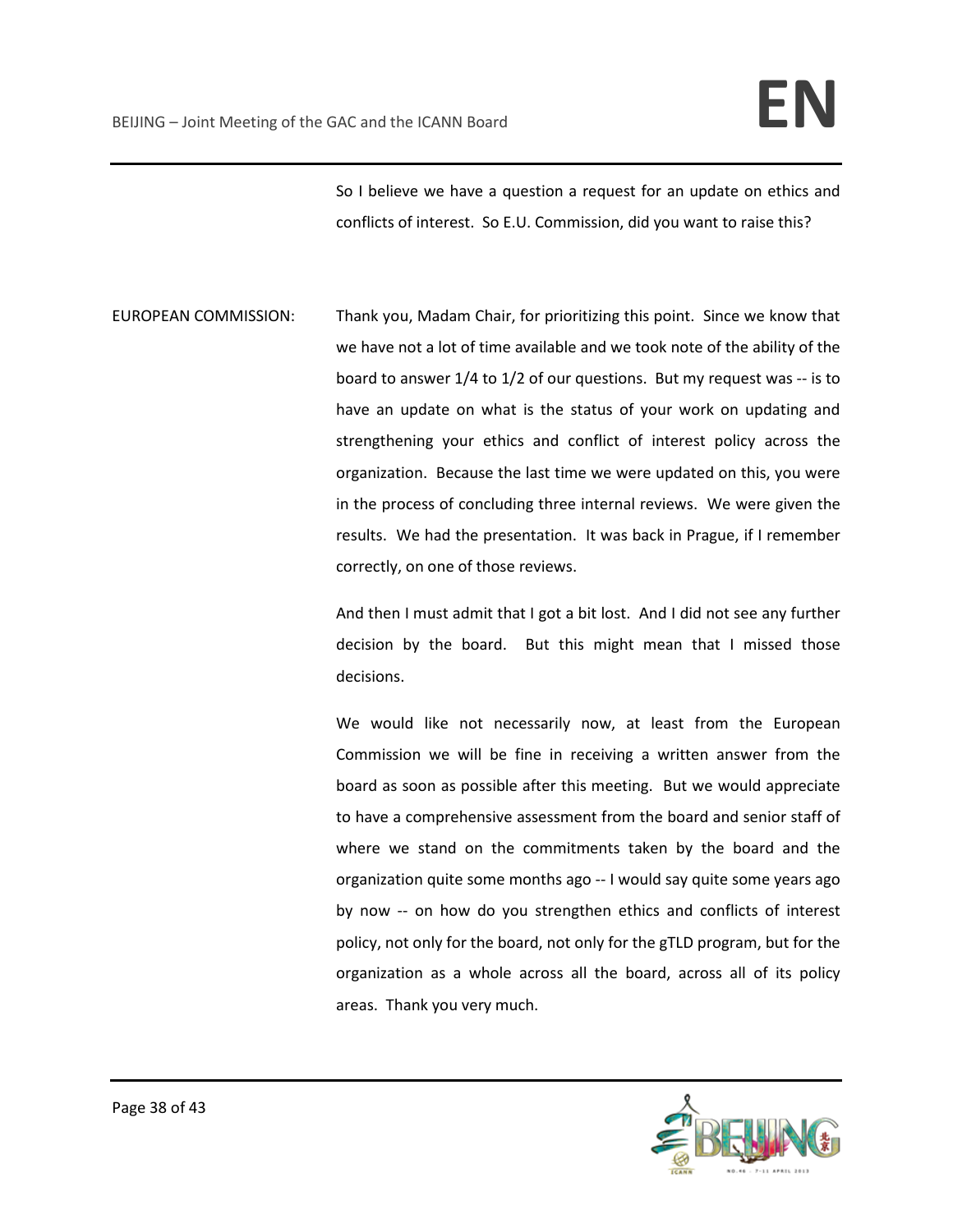| <b>HEATHER DRYDEN:</b> | Thank you for the question. I think Bruce Tonkin as the lead on this will<br>respond.                                                                                                                                                                                                                                                                                                                                                                                                                                                                                                                                                                                                                                                                                                                                         |
|------------------------|-------------------------------------------------------------------------------------------------------------------------------------------------------------------------------------------------------------------------------------------------------------------------------------------------------------------------------------------------------------------------------------------------------------------------------------------------------------------------------------------------------------------------------------------------------------------------------------------------------------------------------------------------------------------------------------------------------------------------------------------------------------------------------------------------------------------------------|
| <b>BRUCE TONKIN:</b>   | Is this live? Yeah. Yes, all three of those reviews are complete. And<br>we've made changes in the relevant procedures of the board and the<br>organization. So we will get back to you with a written reply.                                                                                                                                                                                                                                                                                                                                                                                                                                                                                                                                                                                                                 |
| <b>HEATHER DRYDEN:</b> | Thank you for that, Bruce.<br>So we have two minutes. So IOC and Red Cross, do we have a brief<br>comment there? United States?                                                                                                                                                                                                                                                                                                                                                                                                                                                                                                                                                                                                                                                                                               |
| <b>UNITED STATES:</b>  | Yes, Madam Chair. I shall be very, very previous.<br>Just to convey to the board, again, sort of the longstanding GAC<br>commitment to protecting the IOC/Red Cross names at the second<br>level. A question for you if we could follow-up in some subsequent<br>communication, if you could, we would urge clarity in the registry<br>agreement that currently says "initially" in terms of protection. And<br>that has caused us some considerable concern as to whether you at<br>some point intend to subsequently remove those protections. So we<br>are very, very concerned that they need to be put in place permanently<br>before new gTLDs begin to be delegated.<br>So if we may continue to have a dialogue and to express some questions<br>and concerns we have about the implications of a policy process that |

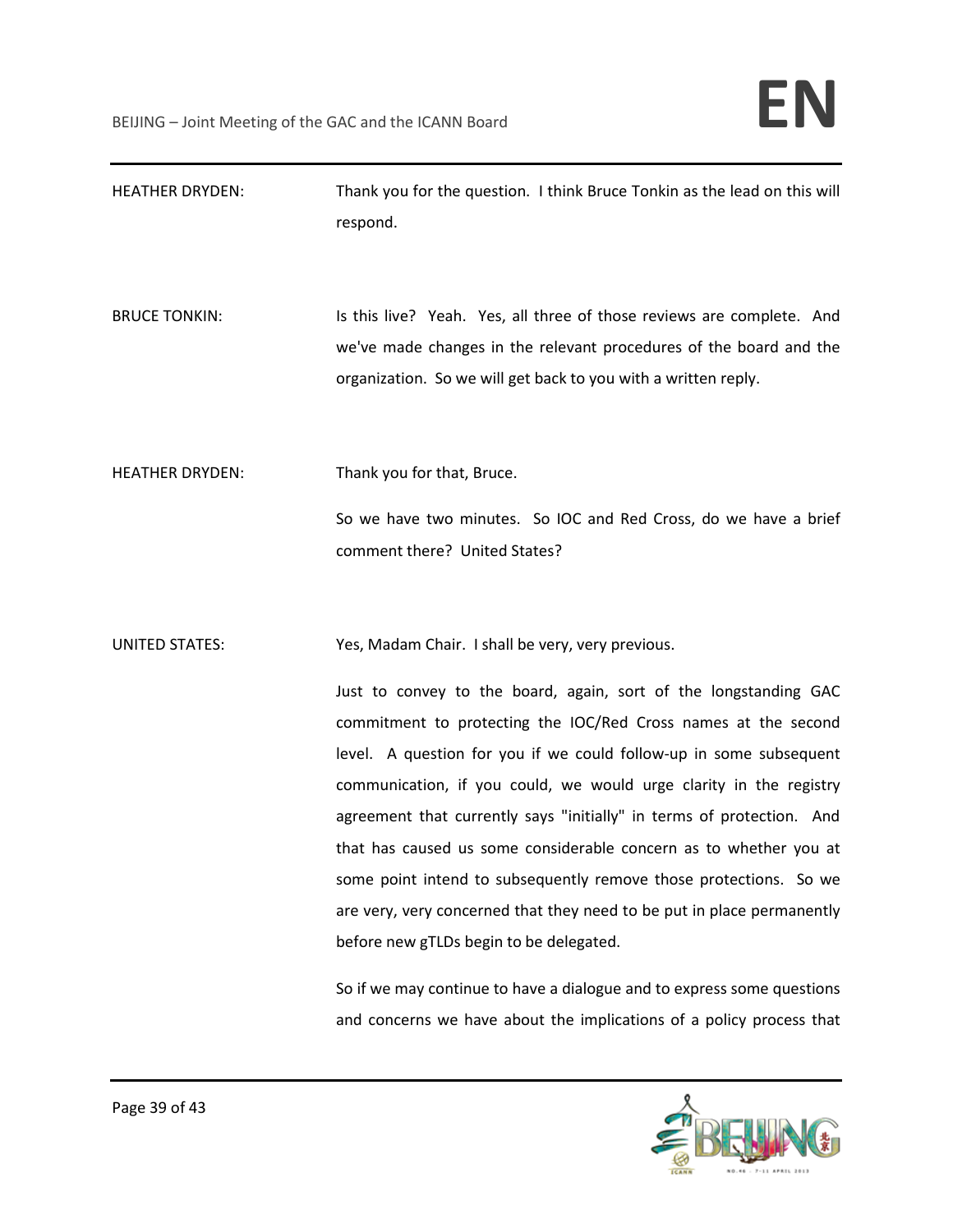would actually be reviewing and assessing and taking a position on, the treaties that we as governments have signed and the laws that we have enacted. So IOC and Red Cross protections, the argument we have made based on two levels of protection, legal protection, international treaty, and national law, yet, we understand there is a policy development process underway that we are monitoring. And there have been questions.

So that raises questions with us as to how the policy might come out, possibly taking positions on the substance of the treaties, the substance of our laws, and whether and how they apply.

And so that -- I just wanted to signal that would be a cause of great concern. Thank you.

HEATHER DRYDEN: Thank you, United States.

Cherine, were you going to take this one?

CHERINE CHALABY: I will take Suzanne's suggestion and have the dialogue because it can go on for a while, and I think we need to be clear and straightforward so that there is no ambiguity in the process as we've done with all the other applications. I think it is always better to do so. So we will do it outside the call.

HEATHER DRYDEN: Okay, thank you.

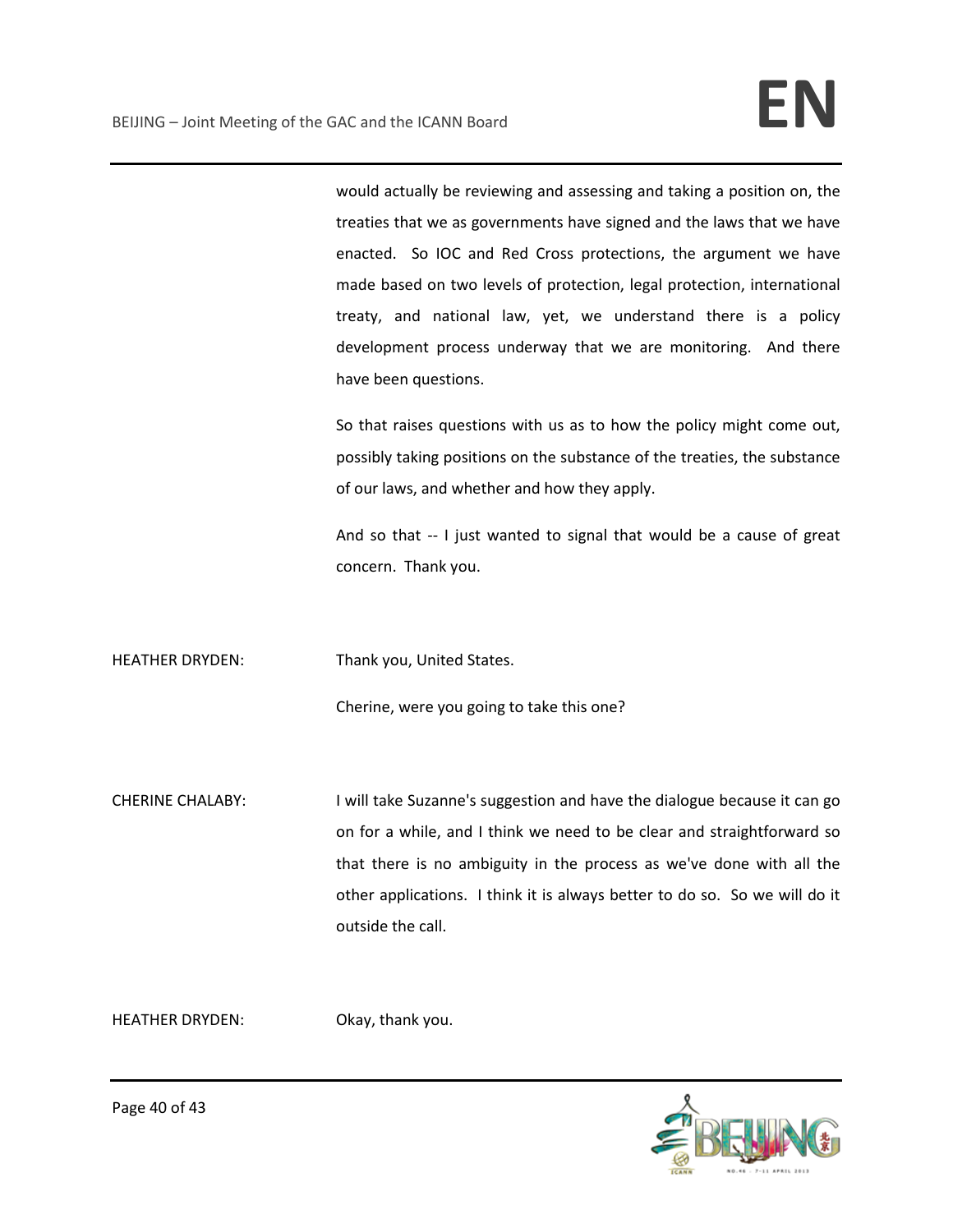So what I would suggest is that we put a request to you for further information about the hubs.

And, E.U. Commission, you have something further?

EUROPEAN COMMISSION: Very, very briefly, Madam Chair. Thank you very much. Just to say there are issues around other international organizations as well, so I think we would need to discuss all of this together. Thank you.

HEATHER DRYDEN: Thank you. All right. So regarding the issue of hubs, then further information would be appreciated, if you could provide that to the GAC. And perhaps that's a way of -- can you give a brief -- a minute? Okay. So we can do this quickly apparently.

> South Africa, would you like to ask your question about hubs and we'll try to give you a quick answer?

SOUTH AFRICA: Thank you, Chair. During the opening ceremonies, the CEO mentioned that ICANN is establishing hubs in two regions. What I would like to know is what informed the location of the hubs. And depending on the answer, I might have a follow-up question.

FADI CHEHADE: There was a very thorough review of multiple things: Legal matters, logistical matters, infrastructure matters, human resources.

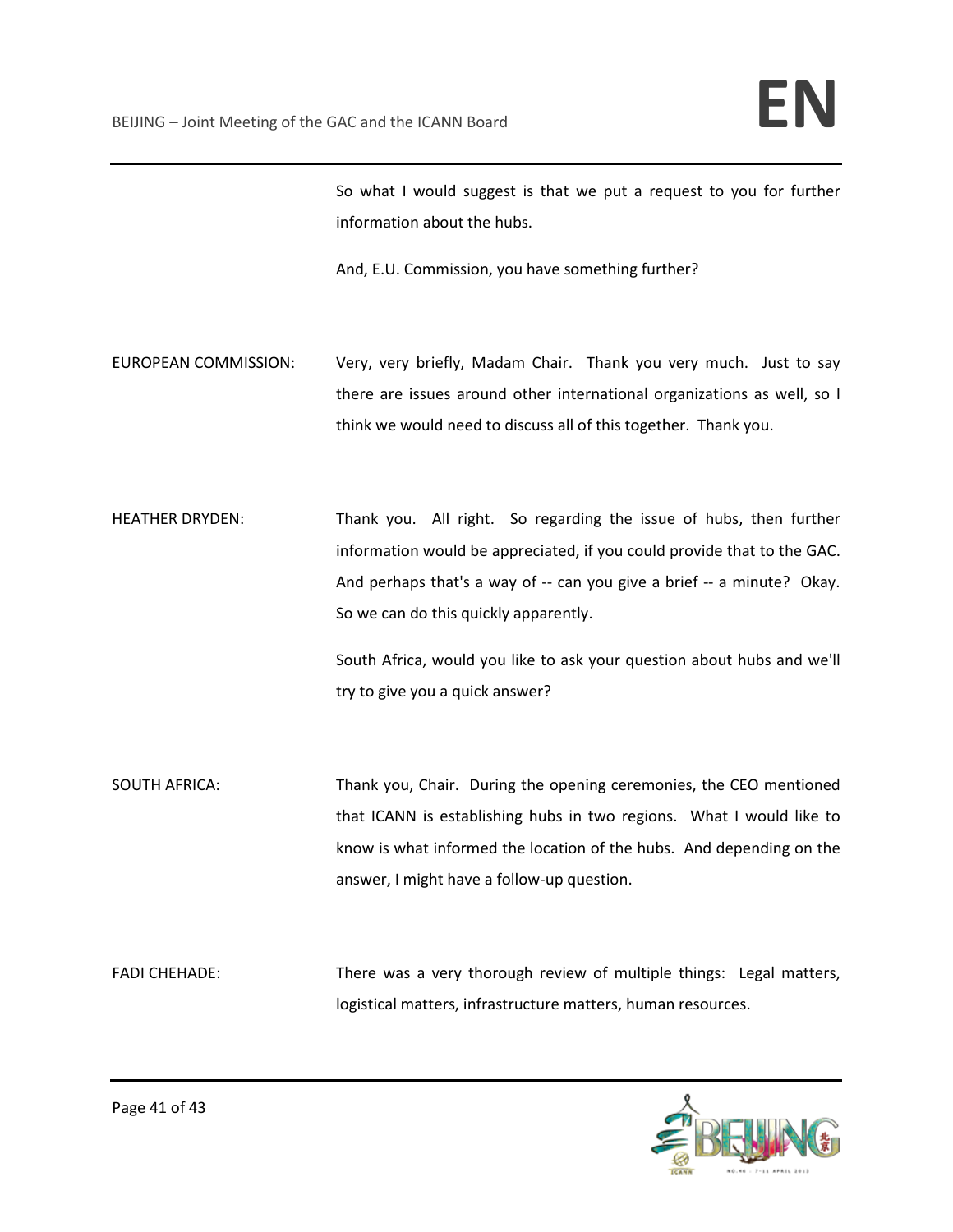Remember, the hubs are not engagement offices. They are truly taking our core operations and breaking them up around time zone coverage so that if someone called ICANN at some point 24 hours a day, someone will answer the phone. That person could be in one of the hubs. These were designed around time zone services. If Istanbul is on holiday and someone calls from somewhere in Asia or Africa, that could be diverted to the U.S.

From the user standpoint, we are building a model that allows those interacting with ICANN to deal with anyone in these three hubs and they wouldn't know that these are actually three separate locations. So it is very much a time zone distribution model.

And, yes, we went through a very thorough review process that led us to these three hubs. And we can share some of this, if you'd like.

HEATHER DRYDEN: Thank you for that, Fadi.

Did you have a follow-up, South Africa? Or I see Kenya. Kenya, please.

KENYA: Thank you very much. I would like to thank the CEO, Fadi, and the board for all the great work in implementing quite a lot of activities and initiatives in the African region and we welcome all the work that you're doing, currently doing. So thank you.